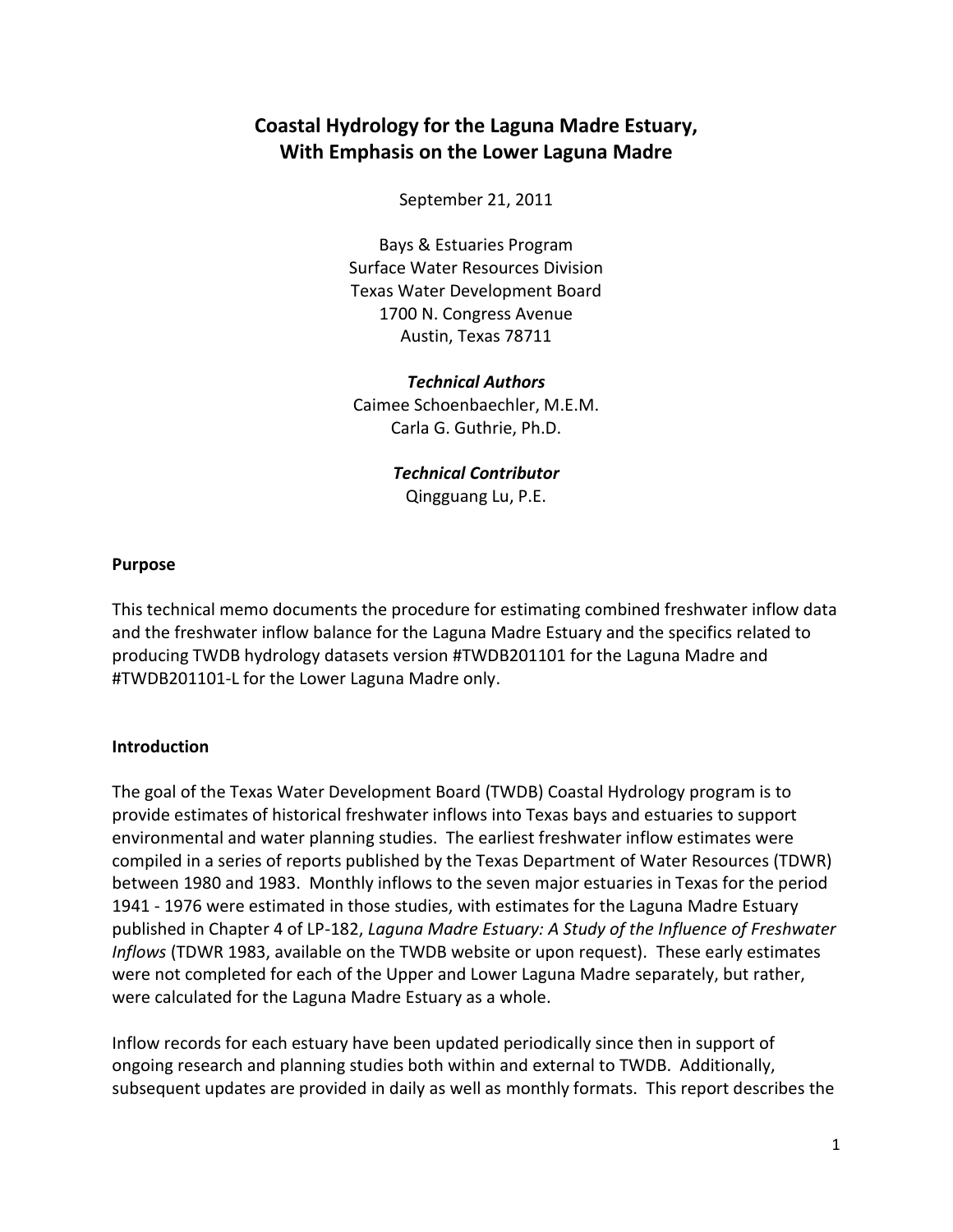most recent update of freshwater inflow estimates for the Laguna Madre Estuary, and focuses on estimates for freshwater inflow to the Lower Laguna Madre after 1977. Therefore, two datasets are presented herein: (1) Complete hydrology for the entire Laguna Madre (upper and lower combined) from 1941 - 2010, with daily estimates of inflows available only after 1977, and (2) Complete hydrology for the Lower Laguna Madre from 1977 - 2010, available as daily, monthly, or annual estimates.

## **Estimates of Combined Freshwater Inflows**

Detailed studies of hydrology of the areas draining to the Laguna Madre Estuary include gaged watersheds and ungaged portions of small coastal basins. The Rio Grande does not contribute freshwater inflow to the Laguna Madre because it is separated from the bay by a coastal land mass. The combination of Gaged Inflows + Ungaged Inflows + Return Flows - Diversions below the last gaging stations provide for estimates of *Combined Freshwater Inflow* to the estuary. The *Freshwater Inflow Balance* consists of Combined Inflows + Precipitation on the estuary – Evaporation from the estuary. Although inflow estimates are updated on an ongoing basis, there are two distinct periods of estimation. Before 1977, inflow estimates are available only in monthly intervals and only for the entire Laguna Madre (upper and lower combined). Starting in 1977 and thereafter, inflow estimates became available on a daily basis and can be provided for the entire estuary or for the upper and lower Laguna Madre separately.

## *1941 - 1976 Period of Record*

This dataset used measurements from U.S. Geological Survey (USGS) and International Boundary and Water Commission (IBWC) stream gages, as well as rainfall-runoff estimates from a water yield model to determine flows in both gaged and ungaged watersheds, respectively (TDWR 1983). In most estimates of coastal hydrology, flows in ungaged areas were adjusted for known agricultural, municipal, and industrial return flows. Municipal and industrial return flows were obtained from the Texas Department of Water Resources self-reporting system (TDWR 1983), but were considered insignificant. Agricultural return flows also were calculated using agency data. LP-182 did not specifically address the use of diversions in estimating combined inflows to the estuary. Data on inflows to the Laguna Madre Estuary for 1941 - 1976 are available as monthly or annual estimates, but are available only for the estuary as a whole.

## *1977 - 2010 Period of Record*

The 1977 – 2010 period of record used measurements from USGS and IBWC stream gages along with rainfall-runoff estimates from the Texas Rainfall-Runoff (TxRR) model, adjusted for known diversion and return flows obtained from the Texas Commission on Environmental Quality (TCEQ), the South Texas Water Master (STWM), and the TWDB Irrigation Water Use estimates. In some cases, diversion and return data may be obtained through other entities, such as in the TWDB report on *Coastal Hydrology for the Guadalupe Estuary: Updated Hydrology with Emphasis on Diversion and Return Flow Data for 2000 - 2009* (Guthrie and Lu 2010) where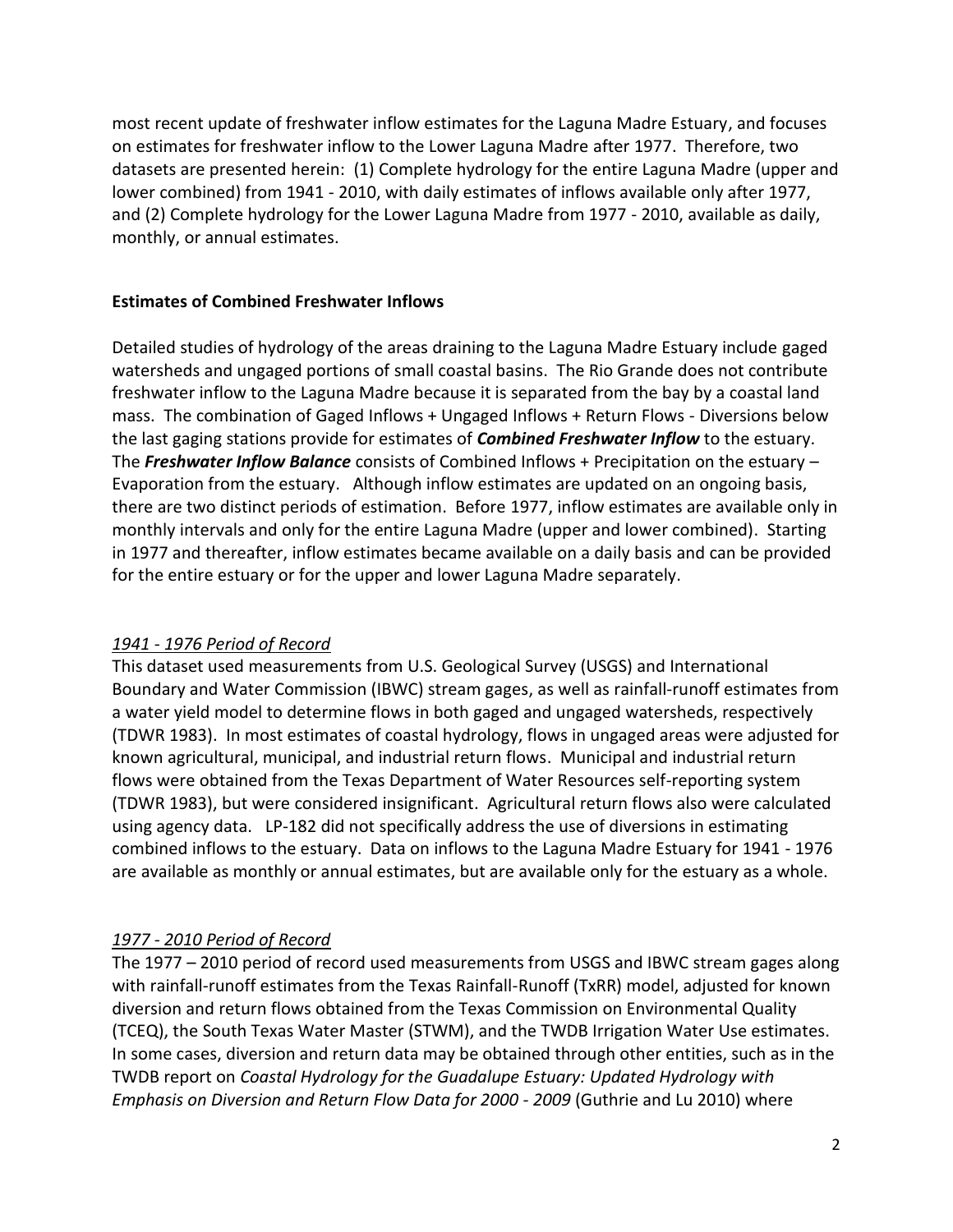recent diversion and return flow data were obtained from HDR, Inc. Data on inflows to the Laguna Madre Estuary for 1977 - 2010 are available as daily, monthly, or annual estimates, and also are available for the Upper and Lower Laguna Madre, separately.

## **Gaged Watersheds**

Daily flow recorded at four stream gages was used to develop the gaged component of inflows to the Laguna Madre Estuary. Data from two USGS stream gages were used to estimate the gaged portion of the Upper Laguna Madre, and two gages maintained by the IBWC were used to estimate flows from the gaged portion of the Lower Laguna Madre. Approved USGS stream flow data was obtained through September 2010, but were provisional for October through December 2010. In some cases, there were missing gaged records, which instead were modeled using the Texas Rainfall-Runoff (TxRR) model. Table 1 lists the stream gages and corresponding period of record utilized in estimating combined freshwater inflows to the estuary.

Table 1. USGS and IBWC stream gage number, location, and period of record used to develop the gaged inflow component of combined inflows to the Laguna Madre Estuary from 1941 - 2010. Gaged flows were modeled using TxRR where gaged data was missing, as shown by the modeled period.

| <b>Estuary</b>         | Segment | <b>Gage Station</b><br><b>Number</b>                     | <b>Gage Location</b>             | <b>Utilized Period</b><br>of Record                | <b>Modeled</b><br>Period                            |  |
|------------------------|---------|----------------------------------------------------------|----------------------------------|----------------------------------------------------|-----------------------------------------------------|--|
|                        |         | USGS 08211900                                            | San Fernando<br>Creek at Alice   | 1965 - 1987 and<br>1999 - 2010                     | $3/6/87 - 4/2/99$                                   |  |
|                        | Upper   | Los Olmos Creek at<br>USGS 08212400<br><b>Falfurrias</b> |                                  | 1967 - 1982 and<br>7/1/82 - 3/31/99<br>1999 - 2010 |                                                     |  |
| Laguna<br><b>Madre</b> | Lower   | <b>IBWC</b><br>08470200                                  | North Floodway<br>near Sebastian | 1941 - 1978 and<br>1982 - 1997                     | $11/1/78$ -<br>12/31/1981 and<br>$1/1/98 - 6/30/10$ |  |
|                        |         | <b>IBWC</b><br>08470400                                  | Arroyo Colorado at<br>Harlingen  | 1958 - present                                     | None                                                |  |

## **Ungaged Watersheds**

The number of ungaged watersheds for which ungaged inflows are estimated has changed through time as gages became available or unavailable. Initial inflow estimates for 1941 – 1976 were determined for 11 ungaged watersheds that contribute flow to Baffin Bay and Upper Laguna Madre and six watersheds that contribute flow into the Lower Laguna Madre. For a period of time when the two USGS gages were non-operational (before 1965, see Table 1), estimates were based on 13 ungaged watersheds that contribute to Baffin Bay and the Upper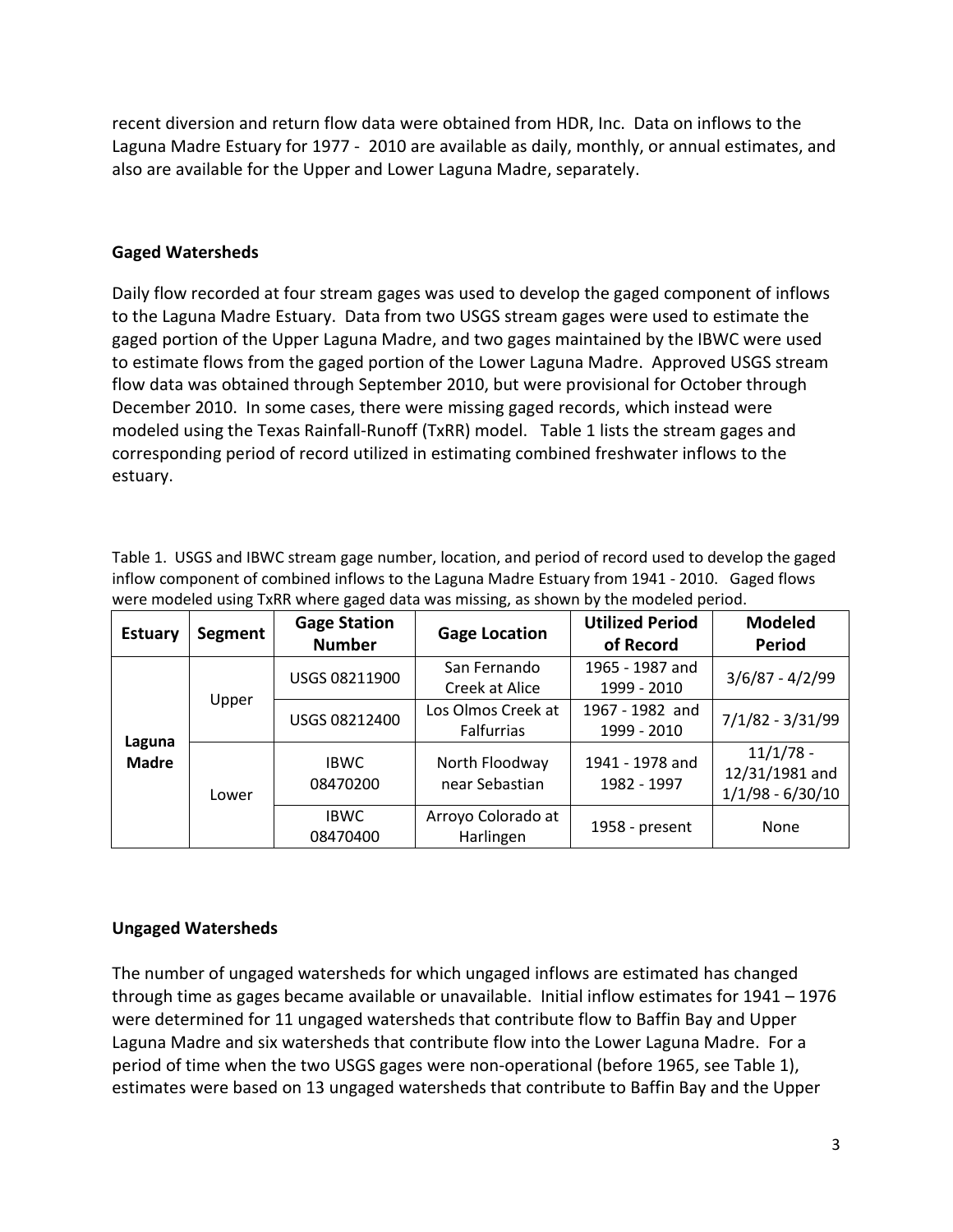Laguna Madre and six watersheds that contribute to the Lower Laguna Madre. Current estimates for 1977 - 2010 use 12 divisions of watersheds that contribute to Baffin Bay and Upper Laguna Madre flows and nine ungaged watersheds for the Lower Laguna Madre. Figures 1 - 3 show the delineation of watershed boundaries and their changes over the period from 1941 to 2010. Watershed delineation changes also included changes in watershed areas between the watershed delineation in LP-182 (TDWR 1983) and the current watershed delineation, as shown in Table 2.

The ungaged inflow component of combined inflows is estimated using a rainfall-runoff model. Before 1977, stream flows in ungaged watersheds were obtained using a *water yield model* which required daily precipitation, Soil Conservation Service average curve numbers, and soil depletion index (TDWR 1980). This water yield model provided for monthly estimates of ungaged inflows – not daily. TWDB does not have daily estimates of ungaged inflows for the period prior to 1977.

Since 1977, however, TWDB has used the Texas Rainfall-Runoff (TxRR) model to estimate daily stream flows in ungaged watersheds. This model is conceptually similar to the Agricultural Research Service (ARS) rainfall-runoff model which is based on the Soil Conservation Service's curve number method to estimate direct runoff from a precipitation event. TxRR, however, has three key differences: (1) Use of simpler and more straightforward mathematics, (2) Introduction of 12 monthly depletion factors, instead of a single depletion factor as used in the ARS Model, and (3) Introduction of a base flow component into the model. TxRR has been used to estimate daily stream flows from over 50 coastal ungaged watersheds as a part of the TWDB Bays & Estuaries Coastal Hydrology program to study freshwater inflows to Texas bays and estuaries.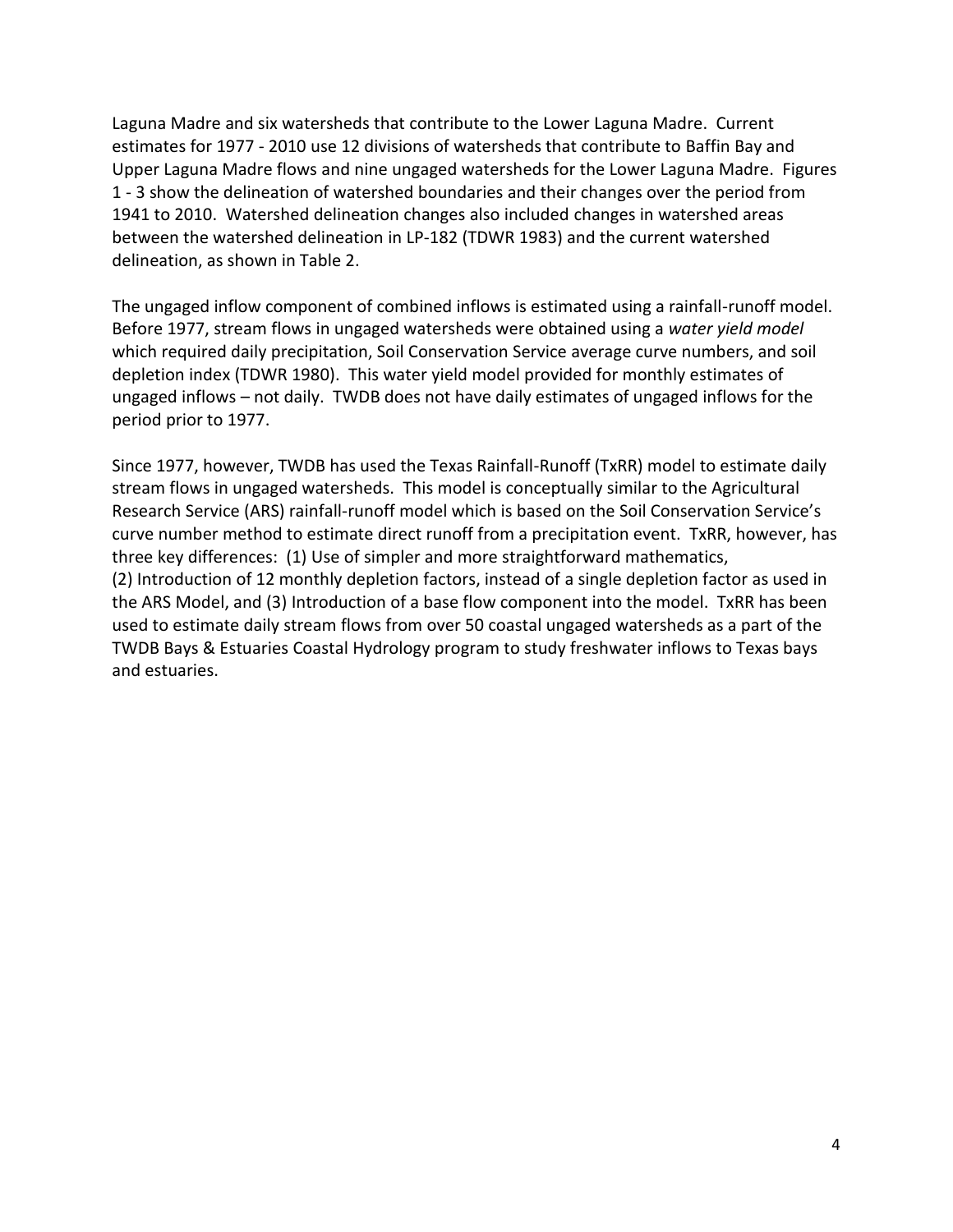Table 2. Comparison of ungaged watershed area from LP-182 (TDWR 1983) estimates to current estimates. These changes affect inflow estimates for the ungaged flow component. Note that watershed numbers in the Lower Laguna Madre do not correspond geographically between the LP-182 watershed delineation and the current watershed delineation.

| <b>Segment</b>                            | <b>Watershed ID</b><br><b>Number</b> | LP-182<br>(Square Miles)<br>1941-1976 | <b>Watershed ID</b><br><b>Number</b> | <b>Current Area</b><br>(Square Miles)<br>1977-2009 |
|-------------------------------------------|--------------------------------------|---------------------------------------|--------------------------------------|----------------------------------------------------|
|                                           | 22020                                | 134                                   | 22020                                | 141.94                                             |
|                                           | 22021                                | 191                                   | 22021                                | 227.33                                             |
|                                           | 22022                                | 228                                   | 22022                                | 290.94                                             |
|                                           | 22023                                | 91                                    | 22023                                | 121.2                                              |
|                                           | 22024                                | 84                                    | 22024                                | 90.02                                              |
| <b>Upper Laguna Madre</b>                 | 22025                                | 89                                    | 22025                                | 41.94                                              |
|                                           | 22026                                | Not Applicable                        | 22026                                | 36.88                                              |
|                                           | 22030                                | 64                                    | 22030                                | 99.1                                               |
|                                           | 22031                                | 274                                   | 22031                                | 277.06                                             |
|                                           | 22032                                | 434                                   | 22032                                | 426.08                                             |
|                                           | 22040                                | 255                                   | 22040                                | 313.62                                             |
|                                           | 22041                                | 162                                   | 22041                                | 304.9                                              |
|                                           | <b>UPPER TOTAL</b>                   | 2,006                                 | <b>UPPER TOTAL</b>                   | 2,371.01                                           |
|                                           | 22050                                | 122                                   | 22900                                | 591.45                                             |
|                                           | 22057                                | 102                                   | 22901                                | 45.84                                              |
|                                           | 22060                                | 97                                    | 22902                                | 226.65                                             |
|                                           | 22079                                | 64                                    | 22903                                | 398.8                                              |
| <b>Lower Laguna Madre</b>                 | 22080                                | 181                                   | 22904                                | 161.21                                             |
|                                           | 22090                                | 114                                   | 22905                                | 377.32                                             |
|                                           |                                      | $\overline{\phantom{a}}$              | 22906                                | 28.55                                              |
|                                           |                                      | $\overline{\phantom{a}}$              | 22907                                | 50.25                                              |
|                                           | $\overline{\phantom{m}}$             | $\overline{\phantom{a}}$              | 22908                                | 34.79                                              |
|                                           | <b>LOWER TOTAL</b>                   | 680                                   | <b>LOWER TOTAL</b>                   | 1,914.86                                           |
| <b>Upper and Lower</b><br><b>Combined</b> | <b>Combined Total</b>                | 2,686                                 | <b>Combined Total</b>                | 4,285.87                                           |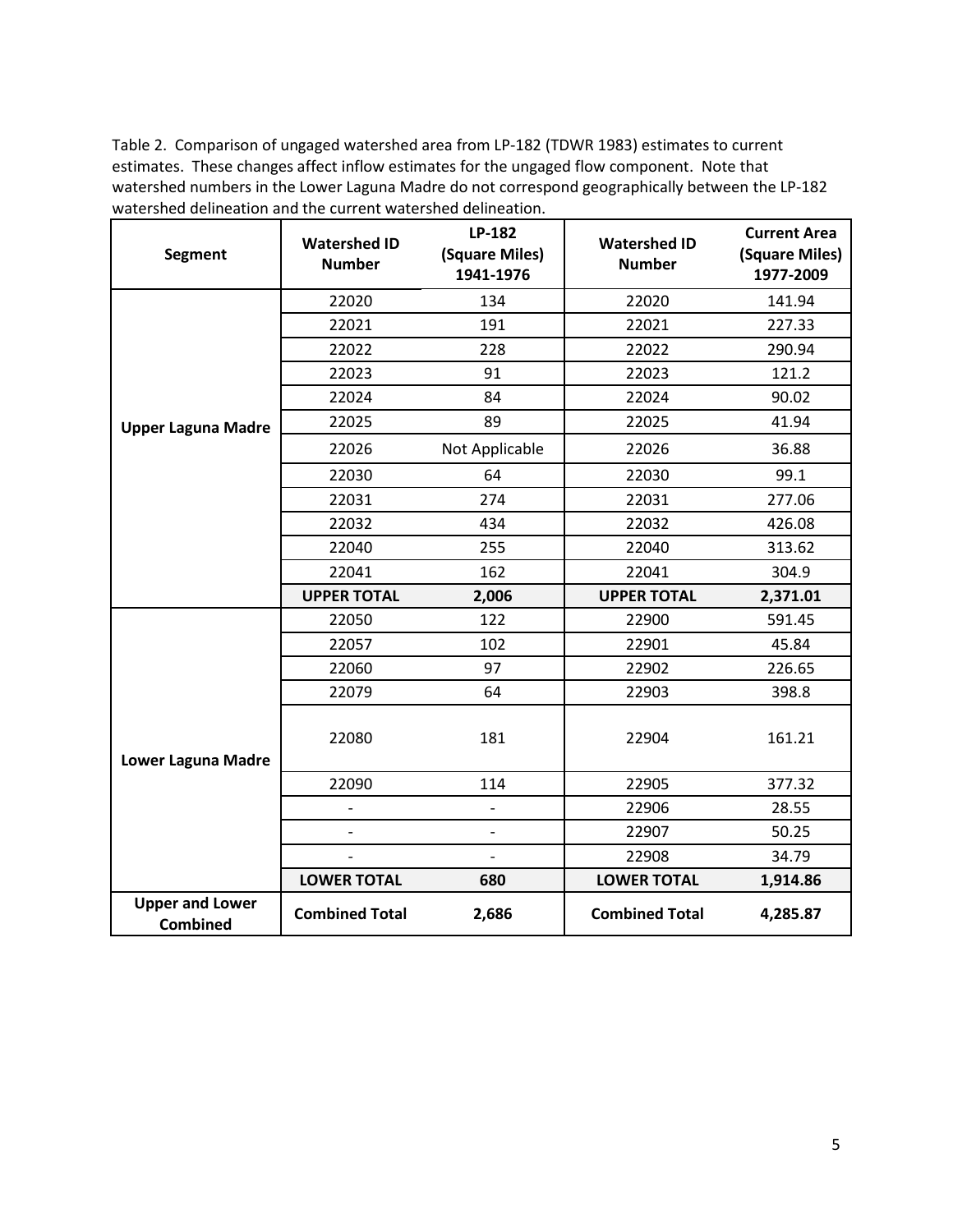

Figure 1. Ungaged watershed delineation used to determine ungaged inflows to the Laguna Madre Estuary from 1941 - 1976. Ungaged watersheds are highlighted in dark ink. Eleven ungaged watersheds contributed to Baffin Bay and the Upper Laguna Madre, while six ungaged watersheds contributed to the Lower Laguna Madre. Watershed #22033 became gaged in 1965; watershed #22042 became gaged in 1967.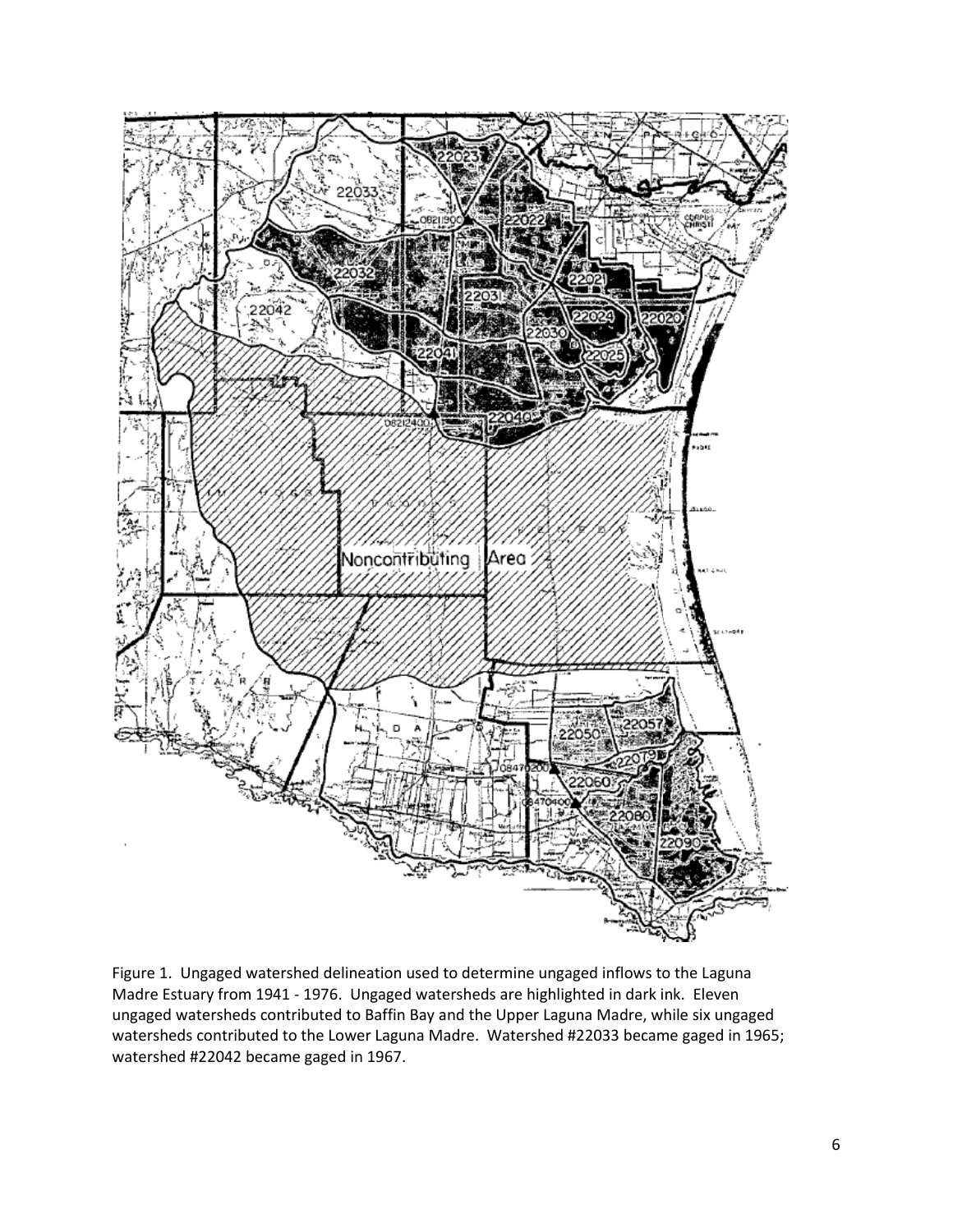

Figure 2. Ungaged watershed delineation used to determine ungaged inflows in the Laguna Madre Estuary when two USGS gages (San Fernando Creek at Alice and Los Olmos Creek at Falfurrias) in the Upper Laguna Madre were not installed (before 1965). During this period, 13 ungaged watersheds contributed inflows to Baffin Bay and the Upper Laguna Madre, while six ungaged watersheds contributed to the Lower Laguna Madre.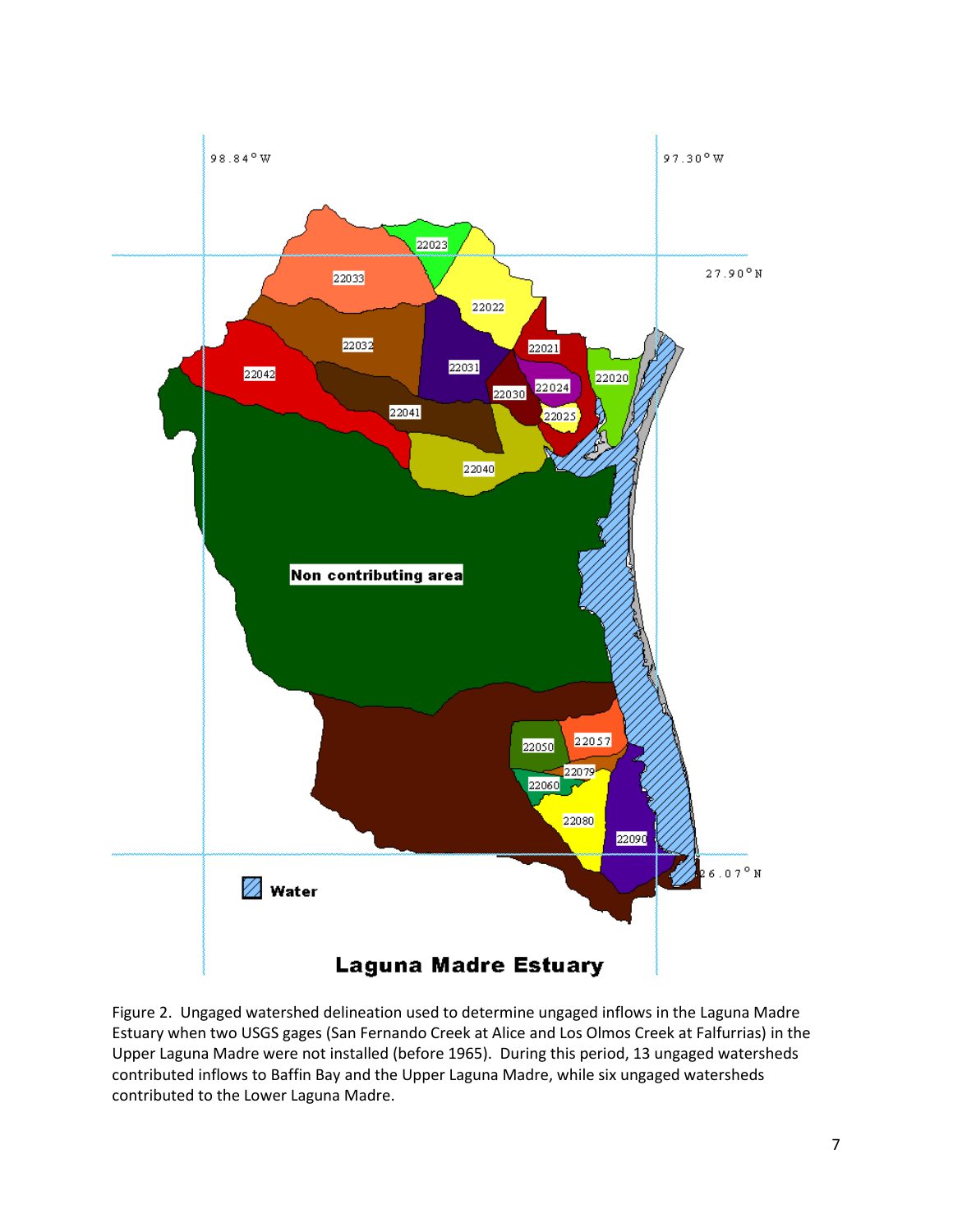



Figure 3. Ungaged watershed delineation used to determine ungaged inflows in the Laguna Madre Estuary from 1977 to present. Currently, 12 ungaged watersheds contribute to Baffin Bay and the Upper Laguna Madre, while nine ungaged watersheds contribute to the Lower Laguna Madre. Watershed #22026 was added to the subdivision of watersheds in the Upper Laguna Madre for better estimation of ungaged inflows. Similarly, three ungaged watersheds were further subdivided in the Lower Laguna Madre re-delineation, and previous watershed numbers were re-numbered. Gaged watersheds are indicated by cross-hatching. Note that in the Upper Laguna Madre, gaged watershed #22033 was ungaged from 1987 - 1999, gaged watershed #22042 was ungaged from 1982 - 1999, and in the Lower Laguna Madre gaged watershed #22911 was ungaged from 1978 - 1981 and 1998 - 2010, during which time flows were modeled using TxRR.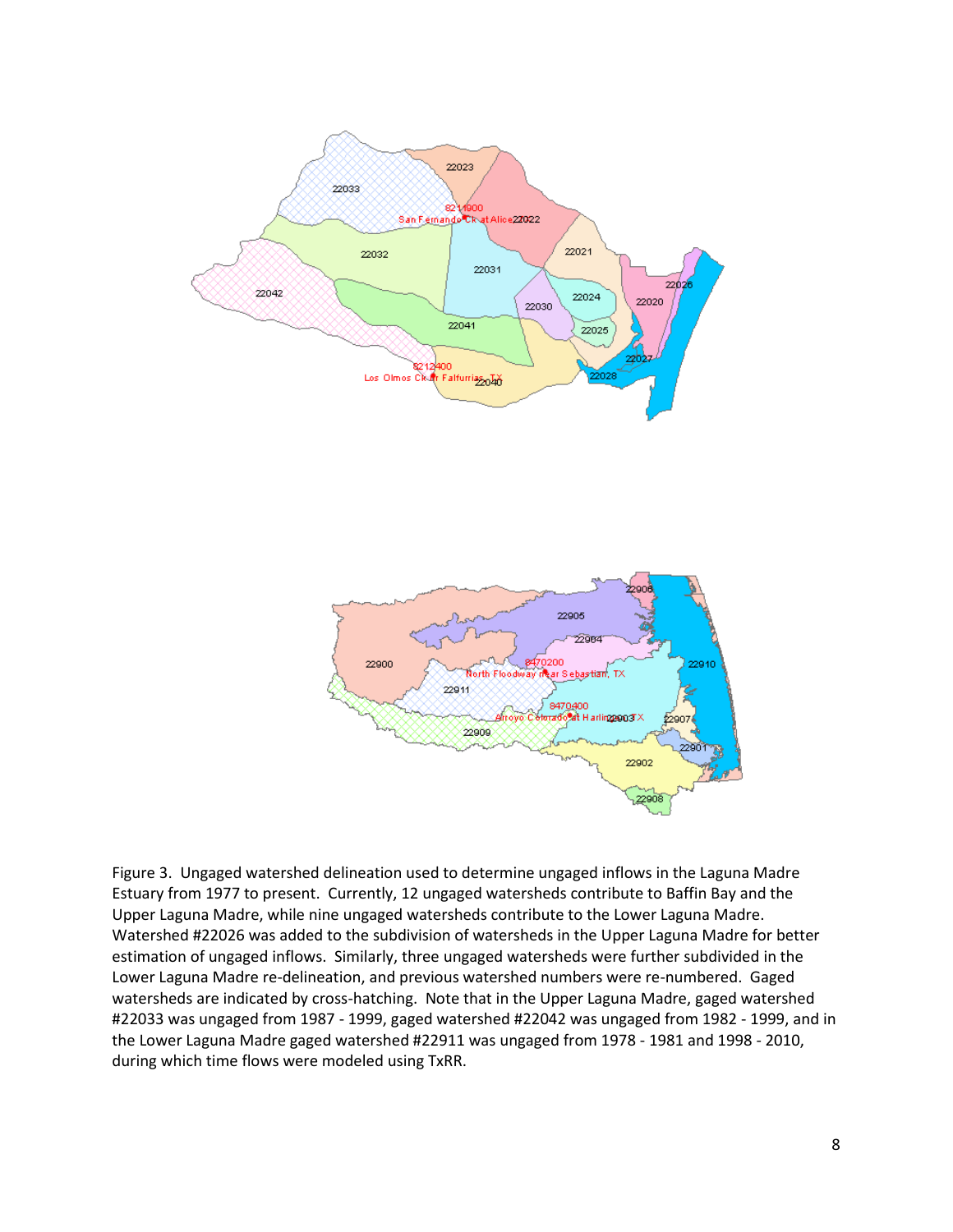## **Diversion and Return Points**

Diversion and return flows within the ungaged watersheds are accounted for when estimating total freshwater inflow to the estuary. While the major water rights and holders and the major discharge permits and dischargers in the Laguna Madre Estuary are listed in Table 3, with locations of these permits shown in Figure 4, TWDB is not always able to obtain complete records of diversions and return flows when estimating Combined Freshwater Inflows. As such, this contributes to some of the error in estimating total inflow to an estuary.

Table 3. Major water rights and discharge permits in the Laguna Madre basin below the lowest USGS/IBWC stream gages. *Note:* there are currently no diversions in the watersheds contributing to the Lower Laguna Madre; Owners of diversions listed in Appendix E are unknown at this time.

| <b>Upper Laguna Madre</b> |                                     |                                      |  |  |  |  |  |
|---------------------------|-------------------------------------|--------------------------------------|--|--|--|--|--|
|                           | <b>Water Right</b><br><b>Number</b> | Owner                                |  |  |  |  |  |
|                           | 4147                                | City of Alice                        |  |  |  |  |  |
| <b>DIVERSION</b>          | 4271                                | John H & Edith L Burris              |  |  |  |  |  |
|                           | 4507                                | <b>Texas A&amp;M University</b>      |  |  |  |  |  |
|                           | 5465                                | Circle C Cattle Co Ltd               |  |  |  |  |  |
|                           | <b>NPDES</b>                        |                                      |  |  |  |  |  |
|                           | Number*                             | Owner                                |  |  |  |  |  |
|                           | TX0006025                           | Ticona Polymers Inc.                 |  |  |  |  |  |
|                           | TX0020397                           | City of Orange Grove                 |  |  |  |  |  |
|                           | TX0023019                           | City of Bishop                       |  |  |  |  |  |
|                           | TX0023418                           | City of Kingsville                   |  |  |  |  |  |
|                           | TX0033201                           | US Dept of The Navy                  |  |  |  |  |  |
|                           | TX0033367                           | City of Agua Dulce                   |  |  |  |  |  |
|                           | TX0034002                           | City of Alice                        |  |  |  |  |  |
|                           | TX0047121                           | City of Corpus Christi               |  |  |  |  |  |
| <b>RETURNS</b>            | TX0054291                           | <b>Nueces County WCID 5</b>          |  |  |  |  |  |
|                           | TX0064408                           | Teen Challenge of South Texas        |  |  |  |  |  |
|                           | TX0069884                           | <b>Bishop Consolidated ISD</b>       |  |  |  |  |  |
|                           | TX0094145                           | City of Driscoll                     |  |  |  |  |  |
|                           | TX0102857                           | <b>Kleberg County</b>                |  |  |  |  |  |
|                           | TX0104400                           | Us Ecology Texas LP                  |  |  |  |  |  |
|                           | TX0112763                           | Riviera WCID                         |  |  |  |  |  |
|                           | TX0113981                           | <b>Kleberg County</b>                |  |  |  |  |  |
|                           | TX0117978                           | City of Kingsville                   |  |  |  |  |  |
|                           | TX0125636                           | <b>Coil Tubing Services LLC</b>      |  |  |  |  |  |
|                           | TX0129607                           | <b>LCS Corrections Services Inc.</b> |  |  |  |  |  |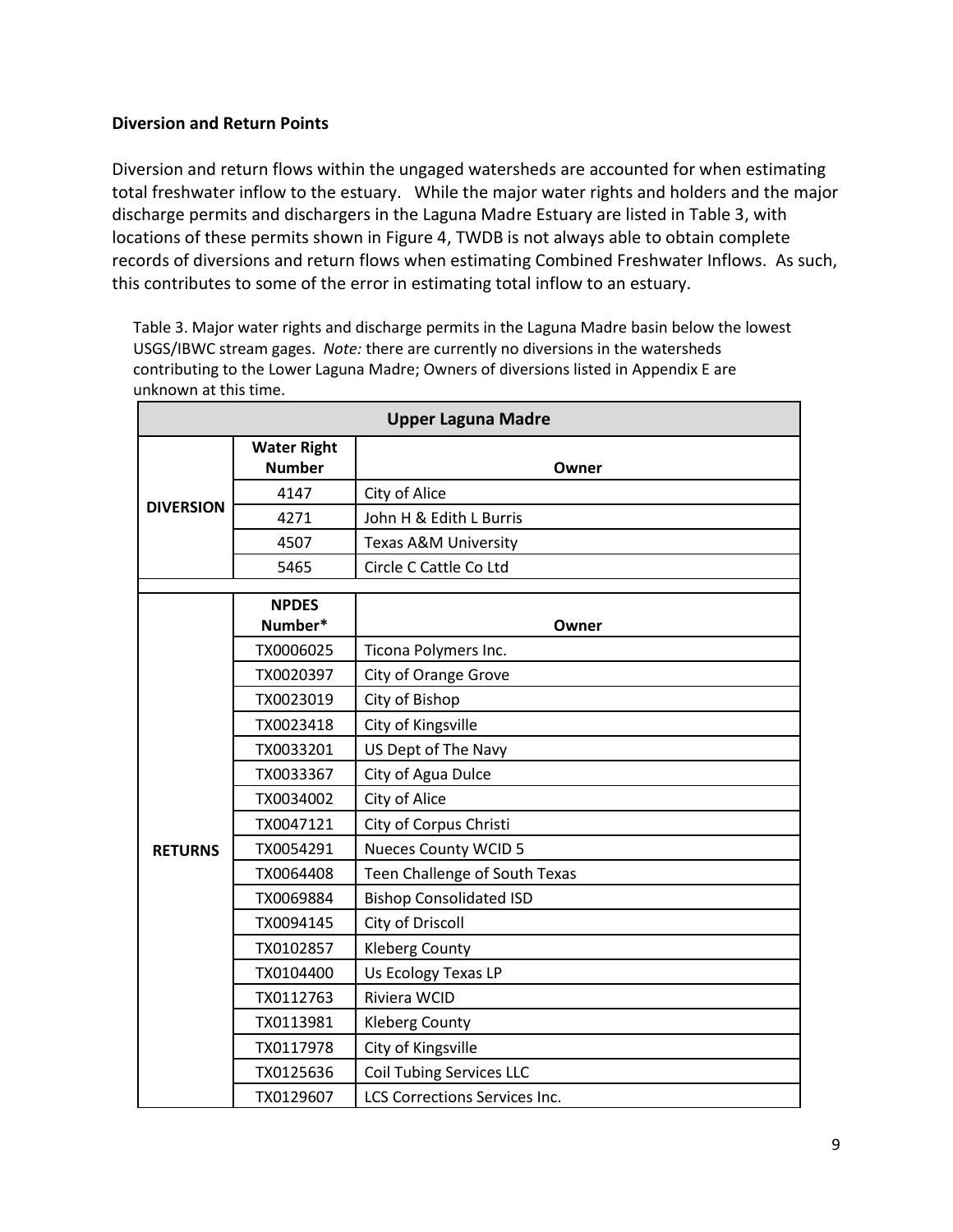|                | <b>Lower Laguna Madre</b> |                                                       |  |  |  |  |  |  |
|----------------|---------------------------|-------------------------------------------------------|--|--|--|--|--|--|
|                | <b>NPDES</b><br>Number*   | <b>OWNER</b>                                          |  |  |  |  |  |  |
|                | TX0003611                 | La Palma WLE, LP                                      |  |  |  |  |  |  |
|                | TX0006564                 | <b>Brownsville Navigation District</b>                |  |  |  |  |  |  |
|                | TX0023621                 | Laguna Madre Water District                           |  |  |  |  |  |  |
|                | TX0023639                 | Laguna Madre Water District                           |  |  |  |  |  |  |
|                | TX0023647                 | Laguna Madre Water District                           |  |  |  |  |  |  |
|                | TX0024546                 | City of Raymondville                                  |  |  |  |  |  |  |
|                | TX0027782                 | City of Rio Hondo                                     |  |  |  |  |  |  |
|                | TX0047929                 | City of Harlingen                                     |  |  |  |  |  |  |
|                | TX0055484                 | <b>Brownsville Public Utilities Board</b>             |  |  |  |  |  |  |
|                | TX0056821                 | Us Dept of Justice                                    |  |  |  |  |  |  |
|                | TX0071340                 | <b>Brownsville Public Utilities Board</b>             |  |  |  |  |  |  |
|                | TX0072133                 | County of Hidalgo                                     |  |  |  |  |  |  |
|                | TX0074047                 | <b>Brownsville Navigation District</b>                |  |  |  |  |  |  |
|                | TX0076392                 | Port Mansfield PUD And Willacy CO Navigation District |  |  |  |  |  |  |
|                | TX0084719                 | City of Lyford                                        |  |  |  |  |  |  |
| <b>RETURNS</b> | TX0087441                 | Harlingen Shrimp Farms Ltd                            |  |  |  |  |  |  |
|                | TX0091243                 | City of Los Fresnos                                   |  |  |  |  |  |  |
|                | TX0093106                 | City of McAllen                                       |  |  |  |  |  |  |
|                | TX0100242                 | <b>Brownsville Navigation District</b>                |  |  |  |  |  |  |
|                | TX0103811                 | Taiwan Shrimp Village Assoc Inc.                      |  |  |  |  |  |  |
|                | TX0108197                 | Southern Star Inc.                                    |  |  |  |  |  |  |
|                | TX0113875                 | Olmito WSC                                            |  |  |  |  |  |  |
|                | TX0114031                 | North Alamo WSC                                       |  |  |  |  |  |  |
|                | TX0116751                 | Calpine Corp.                                         |  |  |  |  |  |  |
|                | TX0117072                 | Laguna Madre Water District                           |  |  |  |  |  |  |
|                | TX0117731                 | Valley MUD 2                                          |  |  |  |  |  |  |
|                | TX0119024                 | North Alamo WSC                                       |  |  |  |  |  |  |
|                | TX0119423                 | Calpine Hidalgo Energy Center LP                      |  |  |  |  |  |  |
|                | TX0124664                 | Southmost Regional Water Authority                    |  |  |  |  |  |  |
|                | TX0125148                 | Lone Star Hatchery Inc. and Advanced Marine           |  |  |  |  |  |  |
|                | TX0125156                 | North Alamo WSC                                       |  |  |  |  |  |  |
|                | TX0125971                 | City of San Benito                                    |  |  |  |  |  |  |
|                | TX0127086                 | East Rio Hondo WSC                                    |  |  |  |  |  |  |

\*National Pollutant Discharge Elimination System (NPDES)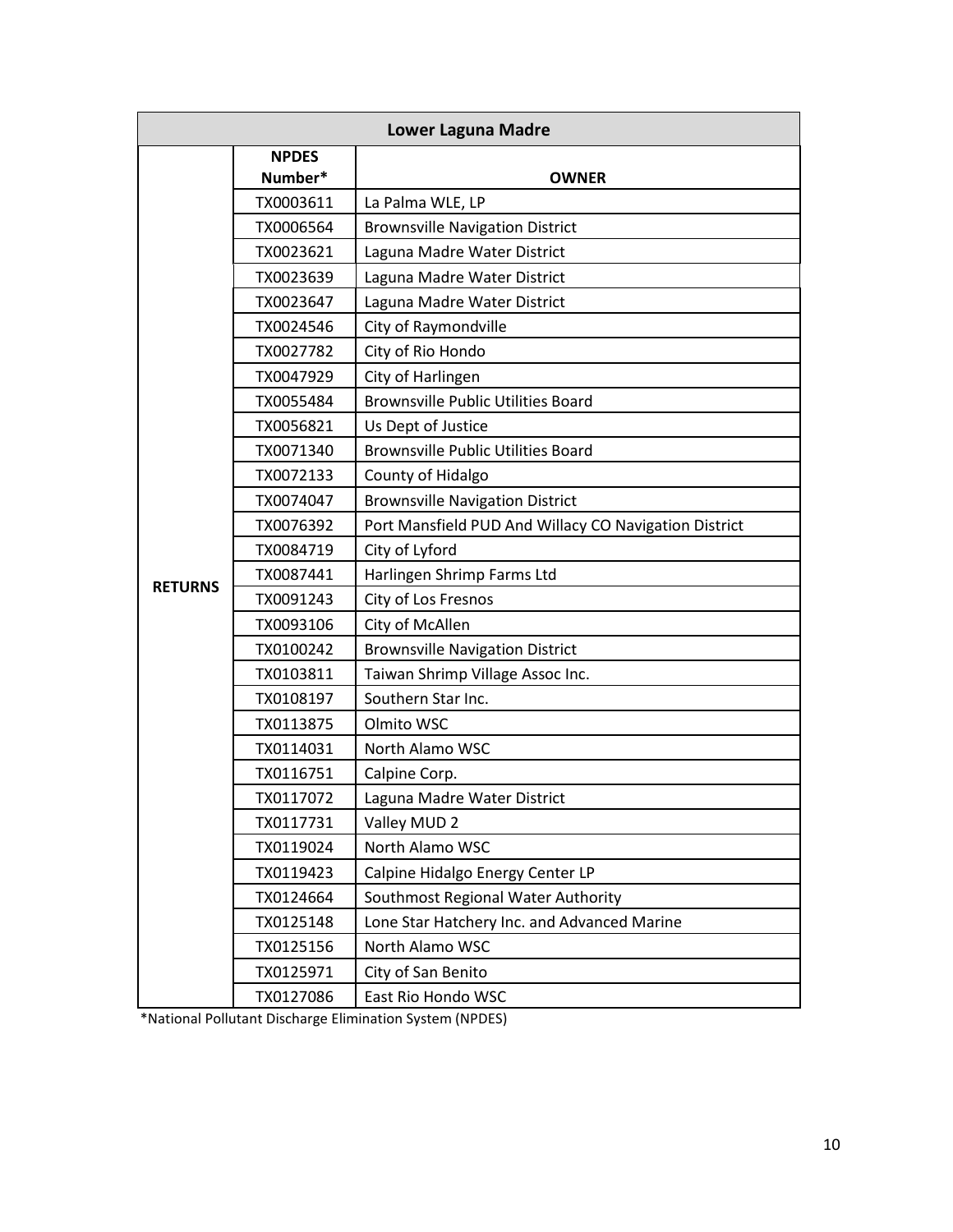

Figure 4. Location of permitted diversion points (*green*) and wastewater outfalls (*purple*) in the Laguna Madre Estuary. Note there are currently no diversions in the Lower Laguna Madre basin.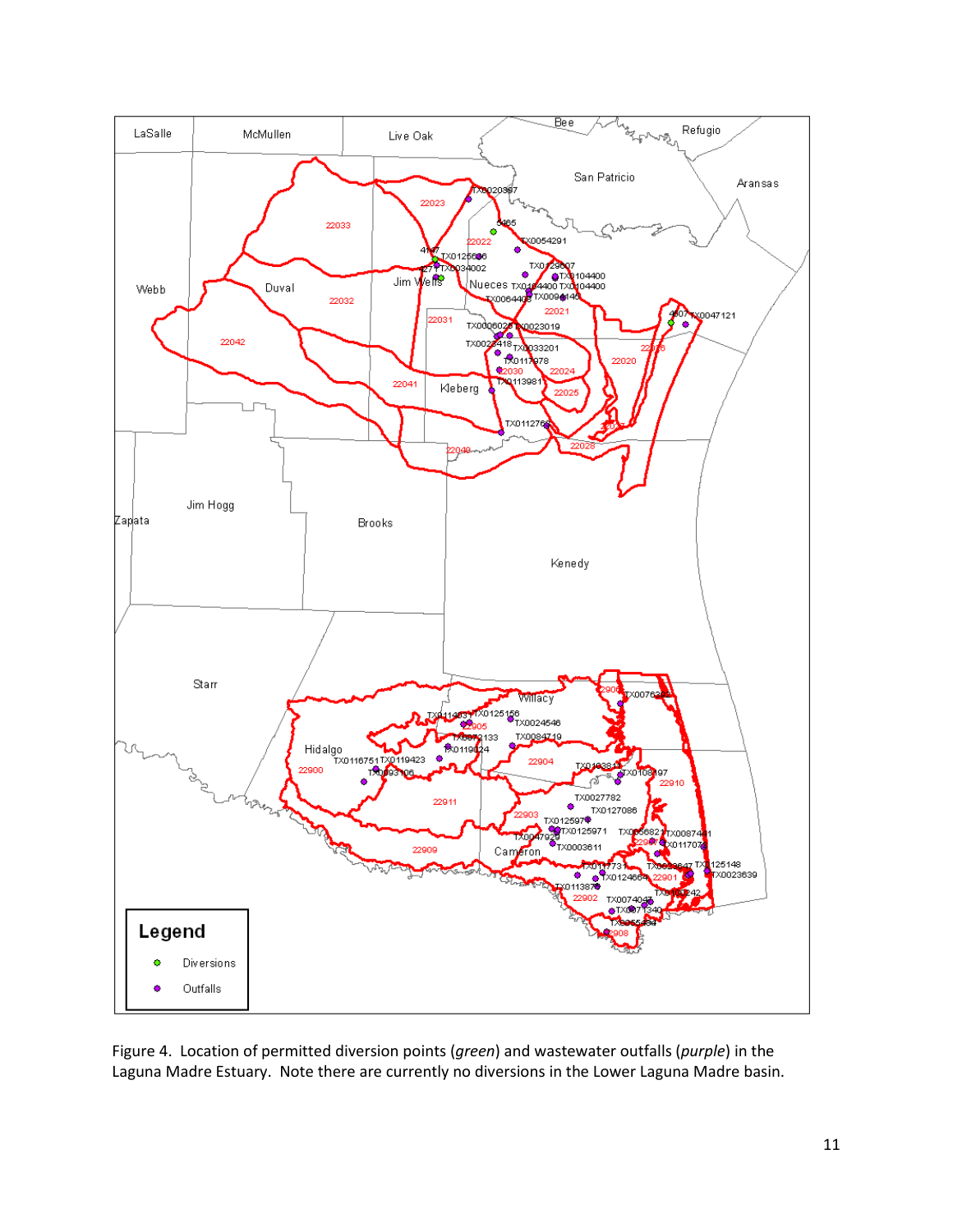## **Estimates of Freshwater Inflow Balance**

*Total Freshwater Inflow* to the estuary may include estimates of *Combined Freshwater Inflow* to the estuary + Precipitation on the Estuary. The *Freshwater Inflow Balance*, then, considers the effect of evaporation from the estuary. Due to limitations on the ungaged inflows prior to 1977 and on estimates of evaporation throughout the period of record, estimates of the freshwater inflow balance are available only in monthly intervals.

The bay surface area which was used to calculate precipitation onto and evaporation from the estuary has changed over time. Prior to 1977, the total bay (upper and lower combined) surface area was estimated to be 885 square miles; whereas, after 1977, the total bay surface area was estimated to be 620.3 square miles (Table 4). Using a smaller bay surface area then, results in a decrease in the annual estimates for precipitation and evaporation from the estuary after 1977. Note however that these annual estimates are rarely used in freshwater inflow analyses. They are presented for descriptive purposes only, but when applied for modeling analyses (such as in the TxBLEND hydrodynamic and salinity transport model) a rate of evaporation or precipitation is used. The bay surface area change does not affect estimates for the separated Upper and Lower Laguna Madre datasets, since those datasets began in 1977, after the new surface areas were already being used in coastal hydrology estimates.

|                                               | Segment<br><b>ID Number</b> | LP-182<br>(Square Miles)<br>1941 - 1976 | Segment<br><b>ID Number</b> | <b>Current Area</b><br>(Square Miles)<br>1977 - 2009 |
|-----------------------------------------------|-----------------------------|-----------------------------------------|-----------------------------|------------------------------------------------------|
| Upper Laguna Madre                            | n/a                         | n/a                                     | 22027                       | 11.83                                                |
|                                               | n/a                         | n/a                                     | 22028                       | 242.93                                               |
| Lower Laguna Madre                            | n/a                         | n/a                                     | 22910                       | 365.54                                               |
| Upper & Lower Laguna<br><b>Madre Combined</b> | Total                       | 885.0                                   | <b>Total</b>                | 620.3                                                |

Table 4. Estimates of bay surface area from LP-182 (TDWR 1983) and current estimates.

## **Precipitation**

Direct precipitation onto the surface of the Laguna Madre Estuary is calculated using Thiessenweighted precipitation techniques as described in LP-182 (TDWR 1983). Station based rainfall data are obtained from the National Weather Service (NWS) and processed using Arc/Info Macro Language. Bay segments (#22027, #22028 for Upper Laguna Madre and #22910 for Lower Laguna Madre) are used to calculate precipitation on the bay by summing the areaweighted rainfall of the Thiessen polygon fragments within the bay watershed. Figure 5 shows the Thiessen polygons that were drawn to be coincident with rainfall stations to calculate watershed rainfall.

Annual estimates of precipitation onto the surface of the bay, as prepared for hydrology version #TWDB201101 for the entire Laguna Madre Estuary, are shown in Figure 6. Since precipitation estimates were affected by the decrease in bay surface area, Figure 7 shows annual estimates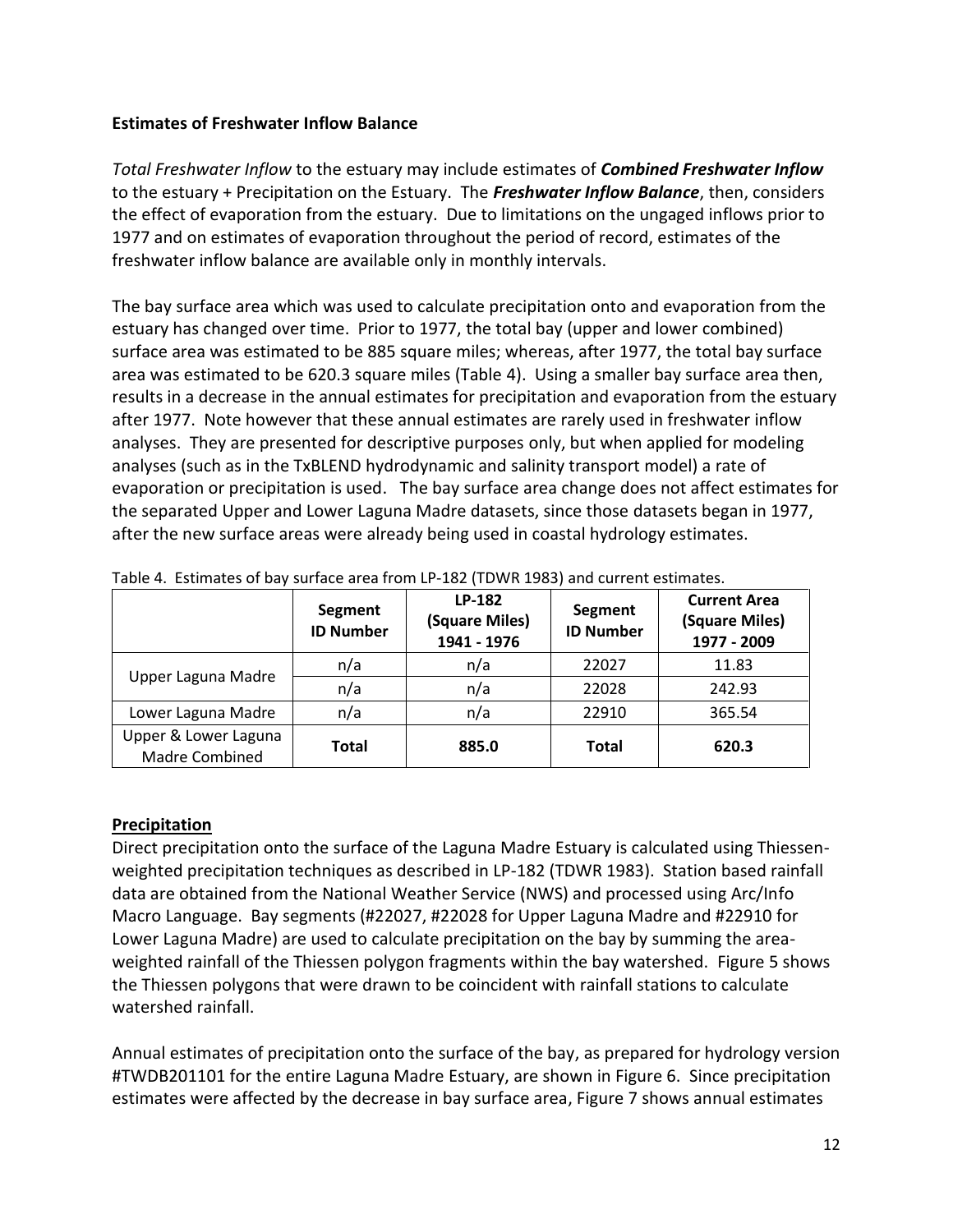of precipitation on the surface of the bay adjusted for the change in bay area. Specifically, precipitation values from the earlier period of record, from 1941 - 1976, were adjusted with the ratio 620.3/885 to provide for comparable estimates between the two time periods. Hydrology version #TWDB201101 for the Laguna Madre Estuary does *not* reflect these adjustments.



Figure 5. Rainfall stations  $(\blacklozenge)$  and Thiessen polygons (red lines) used to estimate direct precipitation onto the Laguna Madre Estuary and associated ungaged watersheds.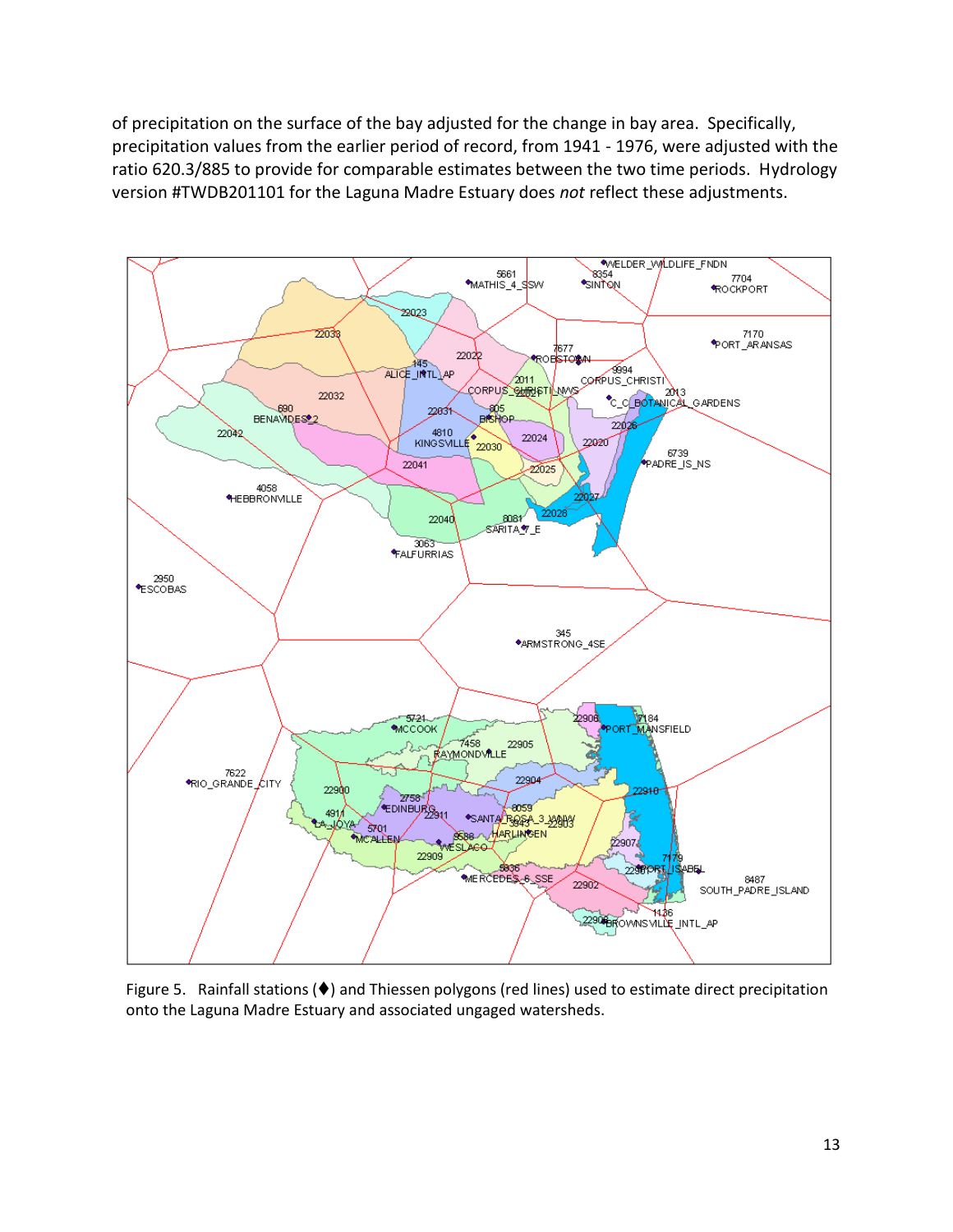

Figure 6. Annual estimates of precipitation (in acre-feet/year) for the entire Laguna Madre from 1941 - 2010. Precipitation estimates prior to 1977 were based on a larger bay surface area of 885 mi.<sup>2</sup> versus the current estimate of 620.3 mi.<sup>2</sup>, hence the apparent decline in precipitation after 1976. *Note*: These are the values presented in hydrology version #TWDB201101 for the Laguna Madre Estuary.



Figure 7. Area-adjusted estimates of annual precipitation on the estuary (in acre-feet/year) over the period 1941 - 2010. Values for 1941 - 1976 were adjusted based on current estimates of bay area using the ratio of 620.3/885.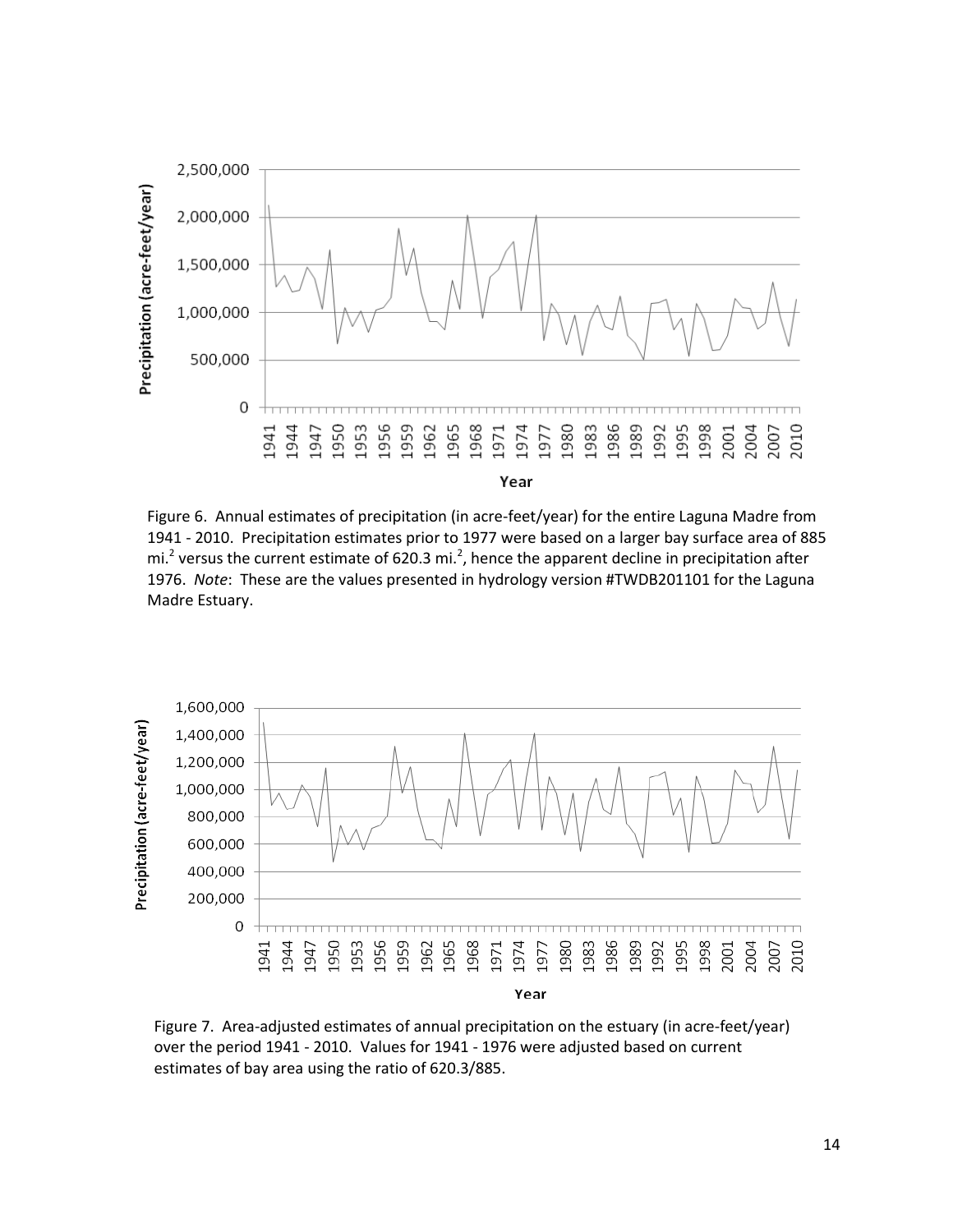## **Evaporation**

Evaporation is calculated for the surface area of the bays using TWDB and NWS pan evaporation data to estimate evaporation rates. Bay segments used to calculate evaporation include segments #22027 and #22028 for Upper Laguna Madre and #22910 for the Lower Laguna Madre, which are located within quadrangle 1010, 1110, and 1210 (Figure 8). Total water evaporated from these bay segments is calculated by multiplying the segment's area by the observed evaporation rates obtained from TWDB. Evaporation rates are determined with a GIS-based program, *ThEvap*, using TWDB and NWS pan evaporation data. The *ThEvap* program replaced an older program, *WD0300*, previously run by the Texas Department of Water Resources [\(http://midgewater.twdb.state.tx.us/Evaporation/evap.html\)](http://midgewater.twdb.state.tx.us/Evaporation/evap.html).



Figure 8. TWDB evaporation quadrangles used to estimate evaporation. Quadrangles 1010, 1110, and 1210 are used to estimate evaporation from the Laguna Madre bay segments #22027, #22028, and #22910.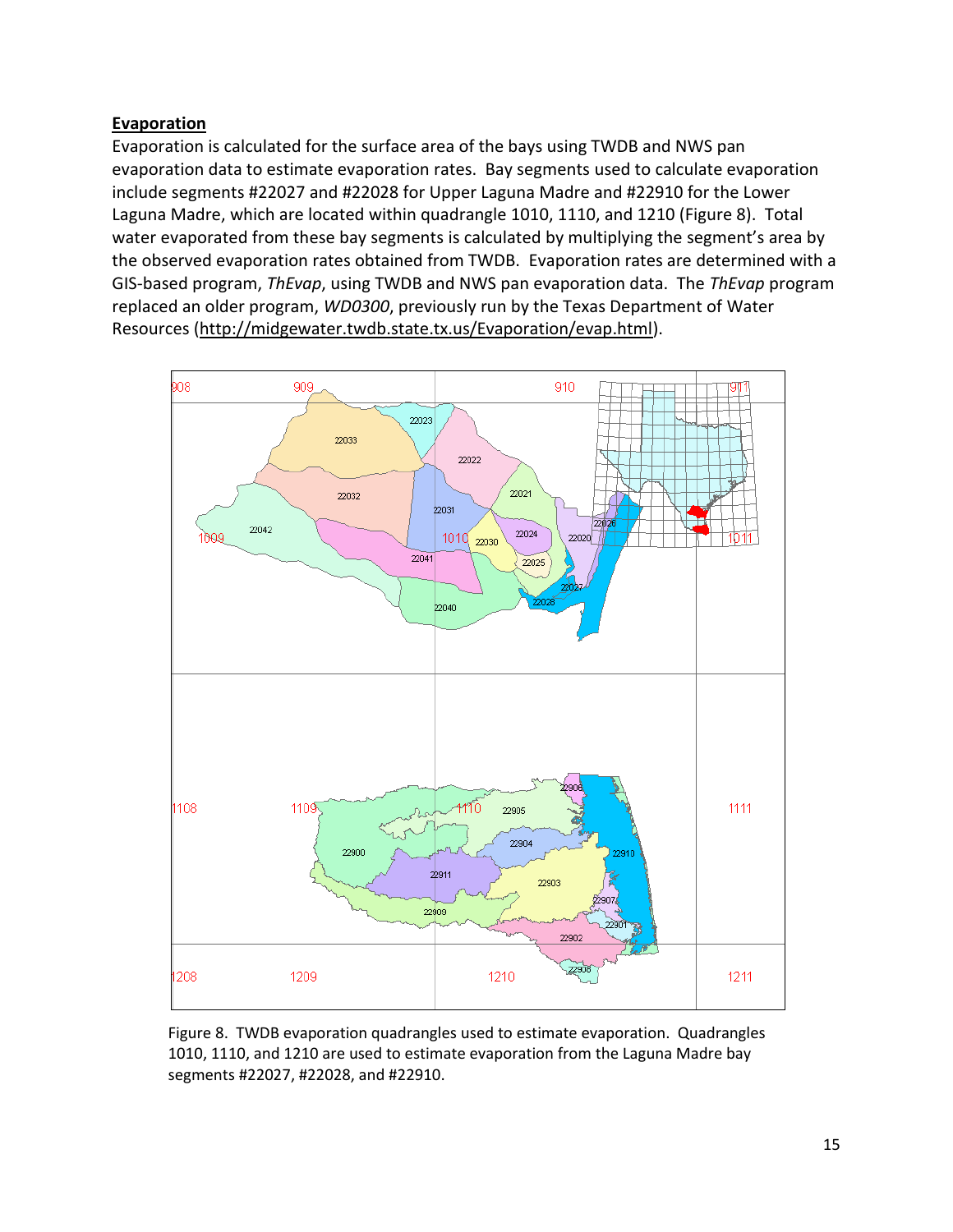Annual estimates of evaporation from the surface of the estuary, as prepared for hydrology version #TWDB201101 for the combined Laguna Madre Estuary, are shown in Figure 9. The decrease in evaporation estimates after 1976 is due to the use of decreased bay surface area estimates. Figure 10 shows the pre-1977 evaporation estimates adjusted for the more recent approximation of bay surface area by using a ratio of 620.3/885. However, hydrology version #TWDB201101 for the Laguna Madre Estuary, as presented in Appendix B, does not reflect these adjustments. Hydrology version #TWDB201101-L for the Lower Laguna Madre is not affected by the change in bay surface area because that dataset began in 1977, when the more accurate estimate for surface area became available.



Figure 9. Annual estimates of evaporation (in acre-feet) for the combined Laguna Madre from 1941 - 2010. Evaporation estimates prior to 1977 are based on a larger bay surface area of 885 mi.<sup>2</sup> versus the current estimate of 620.3 mi.<sup>2</sup>, hence the apparent decline in evaporation after 1976. Note: These are the values presented in hydrology version #TWDB201101 for the Laguna Madre Estuary.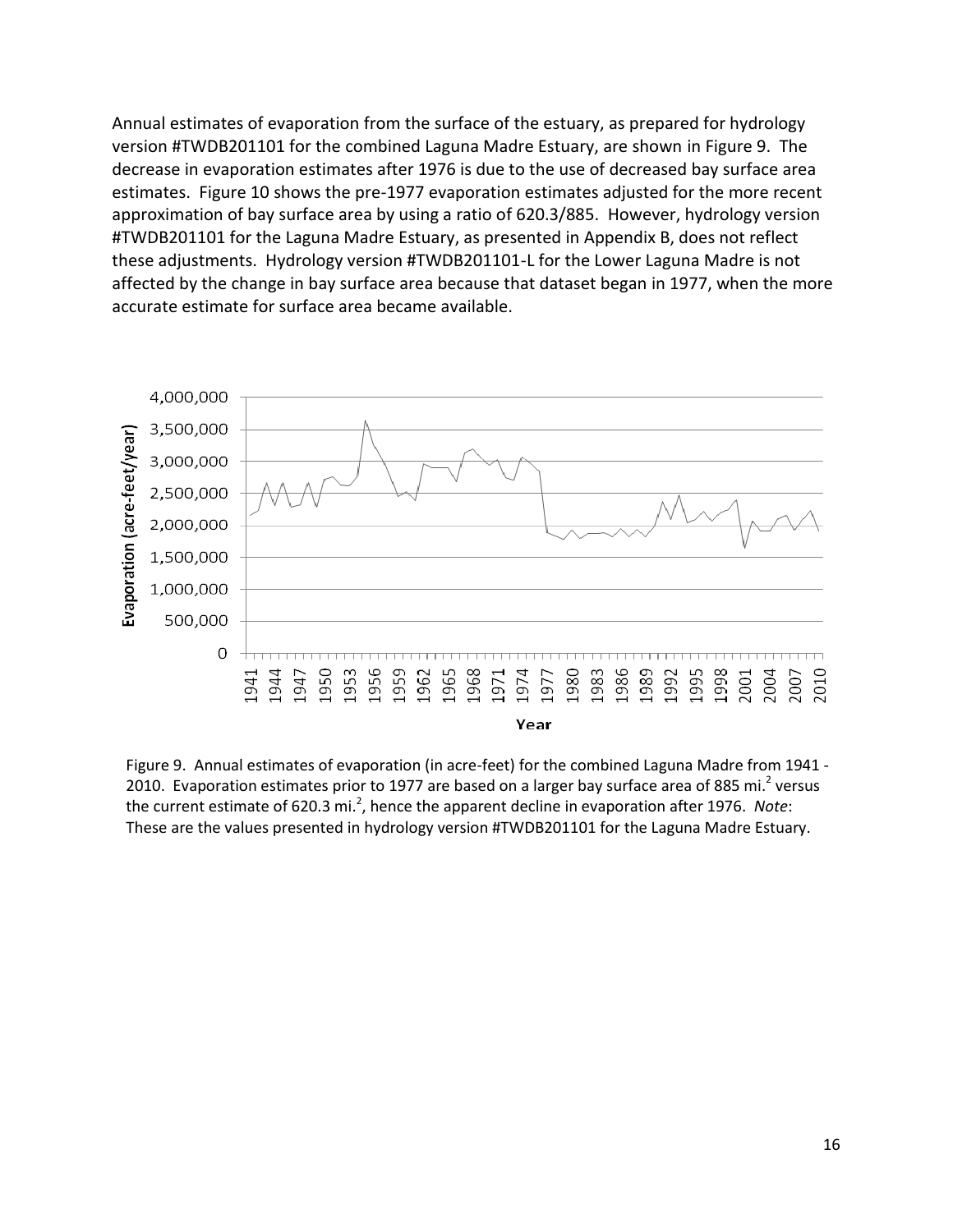

Figure 10. Area-adjusted estimates of annual evaporation from the estuary (in acre-feet/year) over the period 1941 - 2010. Values for 1941 - 1976 were adjusted based on current estimates of bay area using the ratio of 620.3/885.

#### **Laguna Madre Estuary Hydrology Datasets (Upper + Lower)**

#### **Hydrology: Version #TWDB201001**

TWDB coastal hydrology version #TWDB201001 for the entire Laguna Madre Estuary (upper and lower combined) included gaged and ungaged inflows through December 2008, with all estimates prior to 1977 coming from those reported in LP-182 (TDWR 1983). In cases where the USGS gaged record was missing data, TWDB modeled gaged flows for that period of time (refer to Table 1). Gaged flow data for the Lower Laguna Madre were obtained from the International Boundary and Water Commission (IBWC). Ungaged inflows were estimated using National Weather Service (NWS) precipitation data from 1941 – 2008. Diversion and return data prior to 1977 derived from LP-182, although the report did not specify diversion data for the period 1941 through 1976. After 1976, raw diversion data were obtained from TCEQ for the period from 1977 to 1988 and from the STWM for the period from 1989 through October 2005. Industrial and municipal return flow data were obtained from the TDWR self-reporting system from 1941 through 1976 and from TCEQ for the period from 1977 to 2007, and agricultural return flows also were calculated using agency data. However, LP-182 stated that industrial and municipal return flows were insignificant, and do not appear to be included in the 1941 – 1976 estimates. Additional return flow data were obtained from TWDB's agricultural return flow estimates through December 2005. Note that while this version of hydrology extends estimates of freshwater inflow from 1941 through 2008, not all components were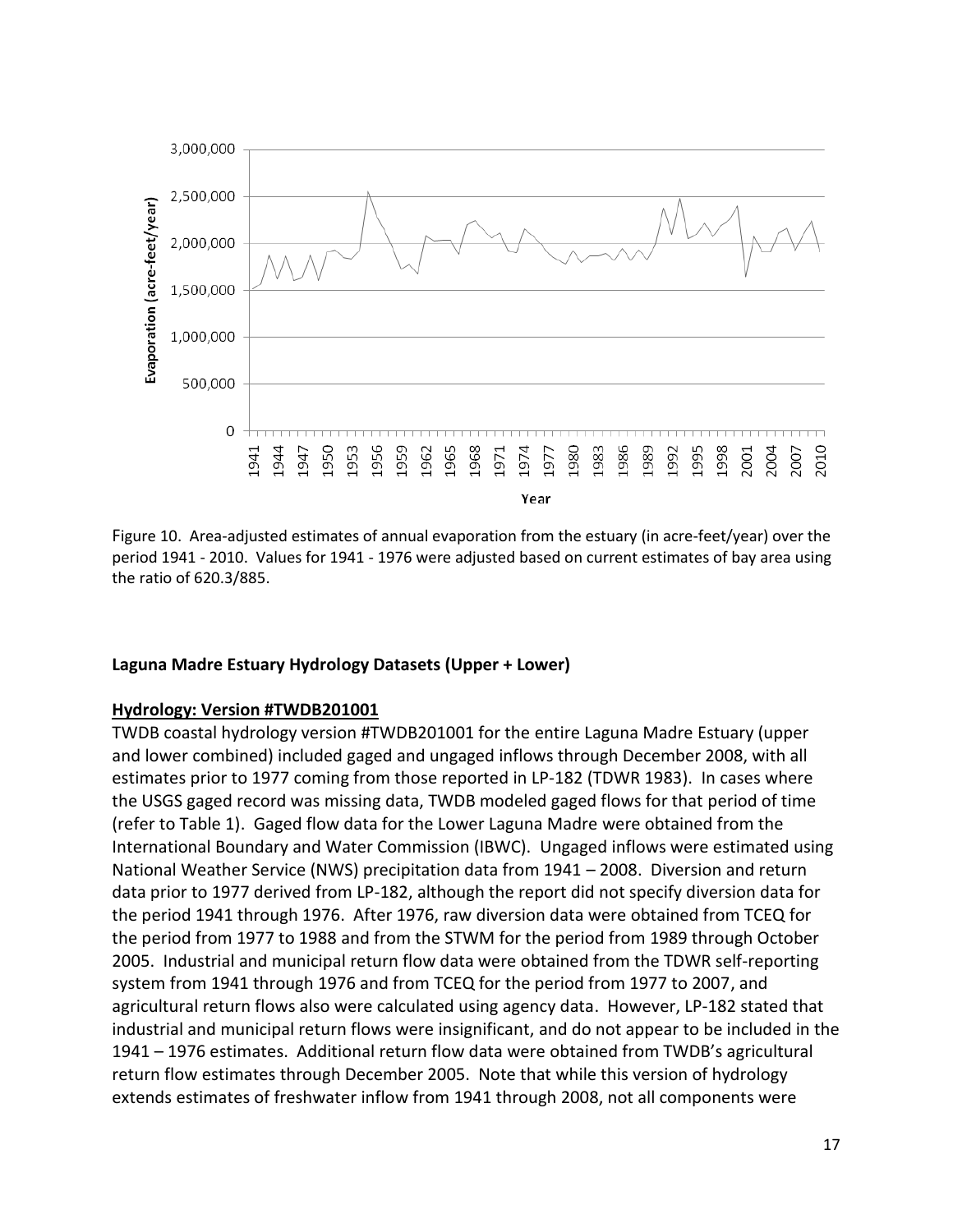updated through 2008. Specifically, diversion and return flow estimates are not considered complete for the 2005 - 2008 period.

Hydrology version **#TWDB201002** and version **#TWDB201003** do not exist, due to the way in which the past versioning system was designed. TWDB is in the process of converting to a versioning system that will result in sequential versions for coastal hydrology datasets.

## **Hydrology: Version #TWDB201004**

TWDB coastal hydrology version #TWDB201004 for the entire Laguna Madre Estuary (upper and lower) extended gaged inflow data (as reported in version #TWDB201001) through November 2009 and used provisional data for December 2009. In cases where the USGS gaged record was missing data (i.e. watershed 22911 was missing data for 1998 – 2010), TWDB modeled gaged flows for that period of time. Additional gaged flow data for the Lower Laguna Madre were obtained from the IBWC. Ungaged inflows were updated from coastal hydrology version #TWDB201001 using approved daily precipitation data from the NWS through November 2009, with provisional data for December 2009. Diversions were the same as in version #TWDB201001 which included non-specified data from LP-182 and TCEQ/STWM data through 2005. Diversion data obtained from HDR, Inc. extended the dataset through 2009, though missing diversion data remains for 2006. Prior to 2006, return flows were the same as in version #TWDB201001, but additional data obtained from TCEQ extended the data through December 2009, and agricultural return flow data obtained from TWDB were extended to December 2007. Note that while this version of hydrology extended estimates of freshwater inflow from 1941 through 2009, not all components were updated through 2009. Gaged inflows and precipitation data were provisional for December 2009, and agricultural return flows were not available after 2007.

#### **Hydrology: Version #TWDB201101**

TWDB hydrology version #TWDB201101 for the Laguna Madre Estuary was updated from version #TWDB201004 to extend gaged, ungaged, evaporation, and precipitation data through 2010. However, diversion and return flow data were not available to be updated. Gaged flow data were considered provisional from October through December 2010, as were precipitation data for September through December 2010. While this version of hydrology extends estimates of freshwater inflow from 1941 through 2010, not all components were updated through 2010. Specifically, diversion and return flow estimates are not considered complete for 2010. Figure 11 shows the combined annual surface inflow to the Laguna Madre Estuary as calculated for version #TWDB201101.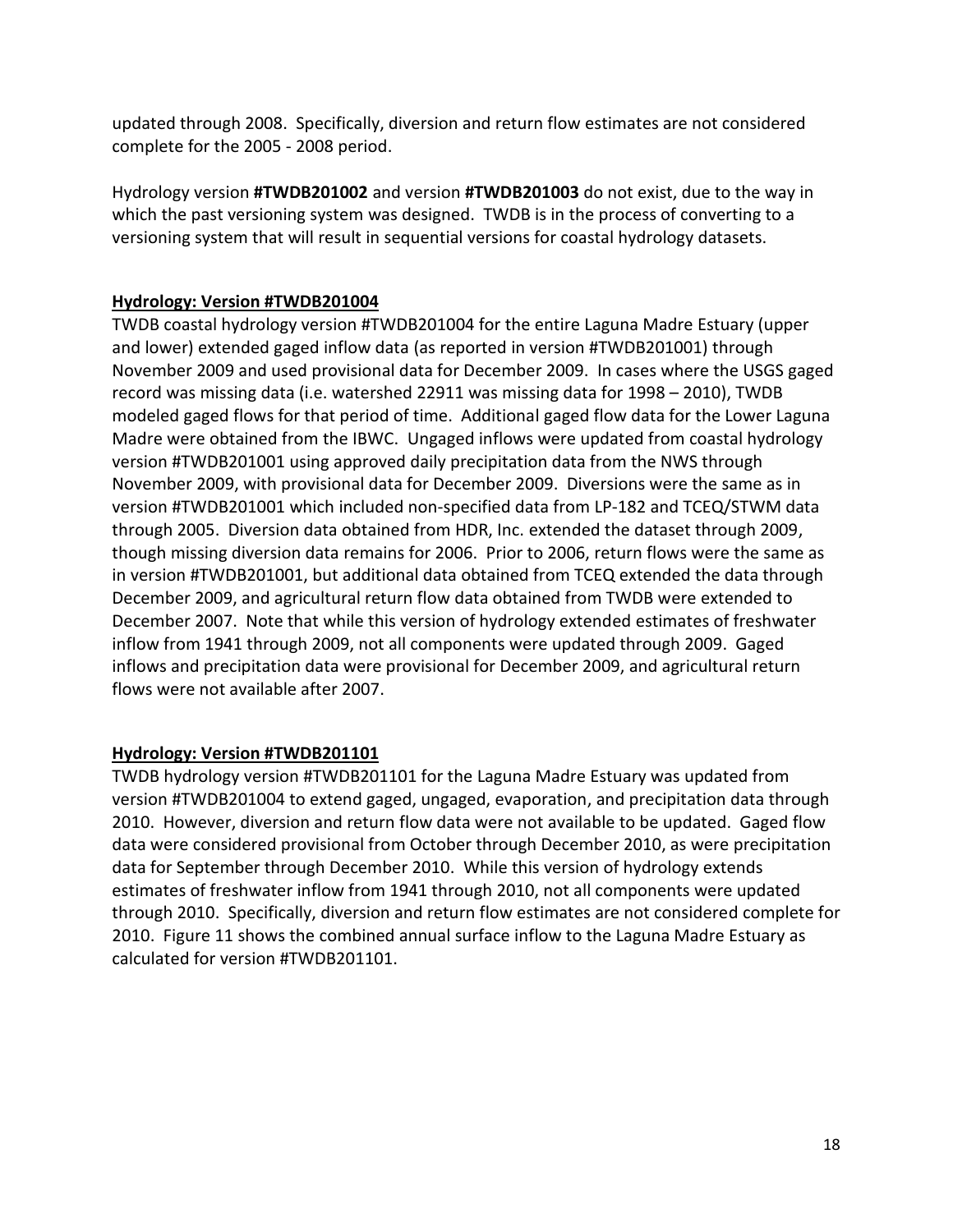

Figure 11. Annual estimates of combined surface inflow to the Laguna Madre Estuary (upper and lower) as calculated for version #TWDB201101 for the period from 1941 - 2010. *Note:* diversions and returns were not updated for 2010.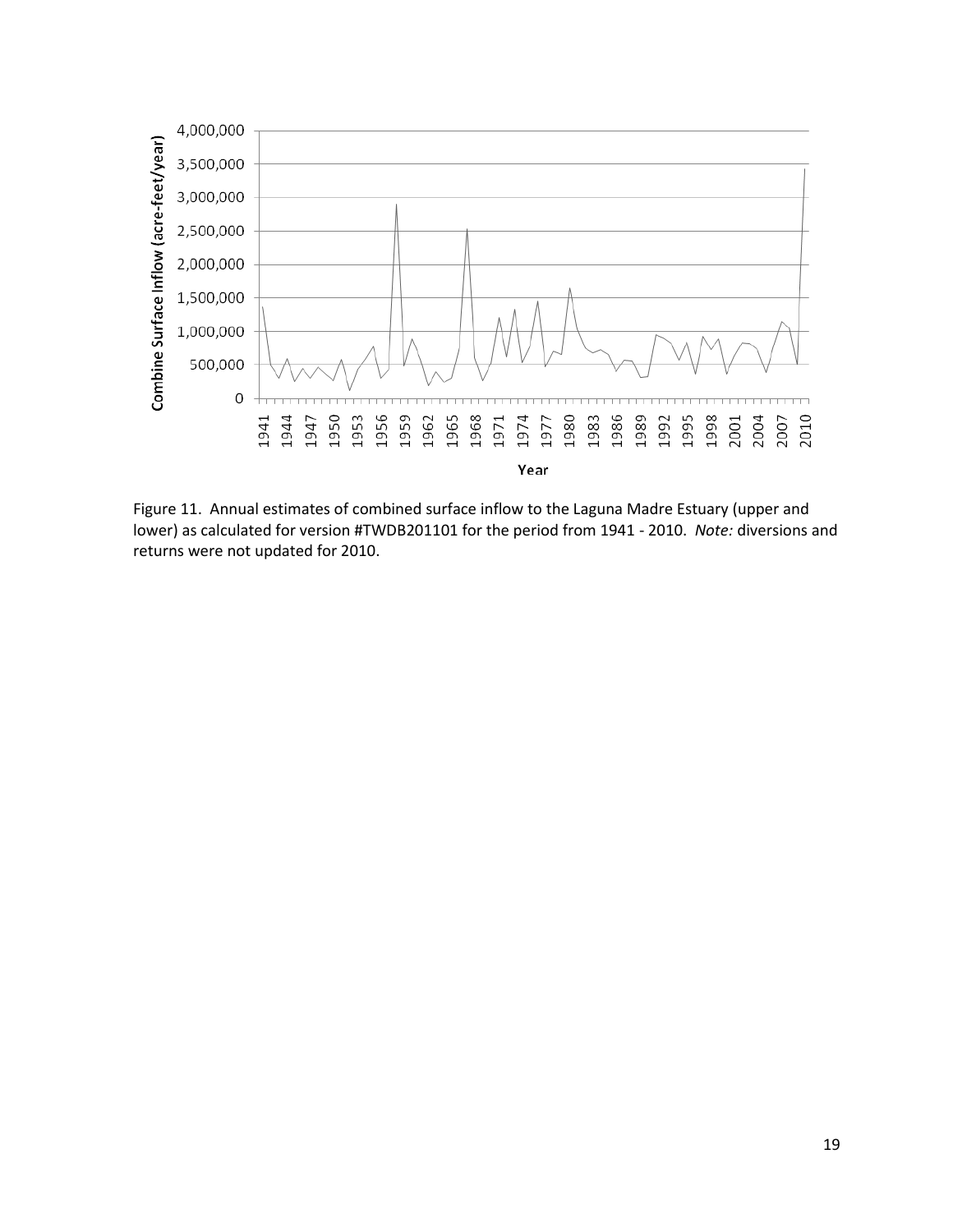#### **Lower Laguna Madre Hydrology Datasets**

#### **Hydrology: Version #TWDB201004 – L**

TWDB coastal hydrology version #TWDB201004-L for the Lower Laguna Madre was extracted from version #TWDB201004, and includes only data for the Lower Laguna Madre watershed. This dataset is only available for the time period from 1977 - 2009.

### **Hydrology: Version #TWDB201101 – L**

This version of coastal hydrology for the Lower Laguna Madre was updated from version #TWDB201004-L to extend gaged, ungaged, evaporation, and precipitation estimates through 2010. Diversion and return flow data were not updated for 2010, and thus are not considered complete. Gaged flow data were considered provisional from October through December 2010, and precipitation data were provisional for September through December 2010. Figure 12 shows total annual surface inflow to the Lower Laguna Madre Estuary as calculated for version #TWDB201101-L for the period from 1977 - 2010.



Figure 12. Annual estimates of combined surface inflow to the Lower Laguna Madre Estuary as calculated for version #TWDB201101-L for the period from 1977 - 2010. *Note:* diversions and returns were not updated for 2010.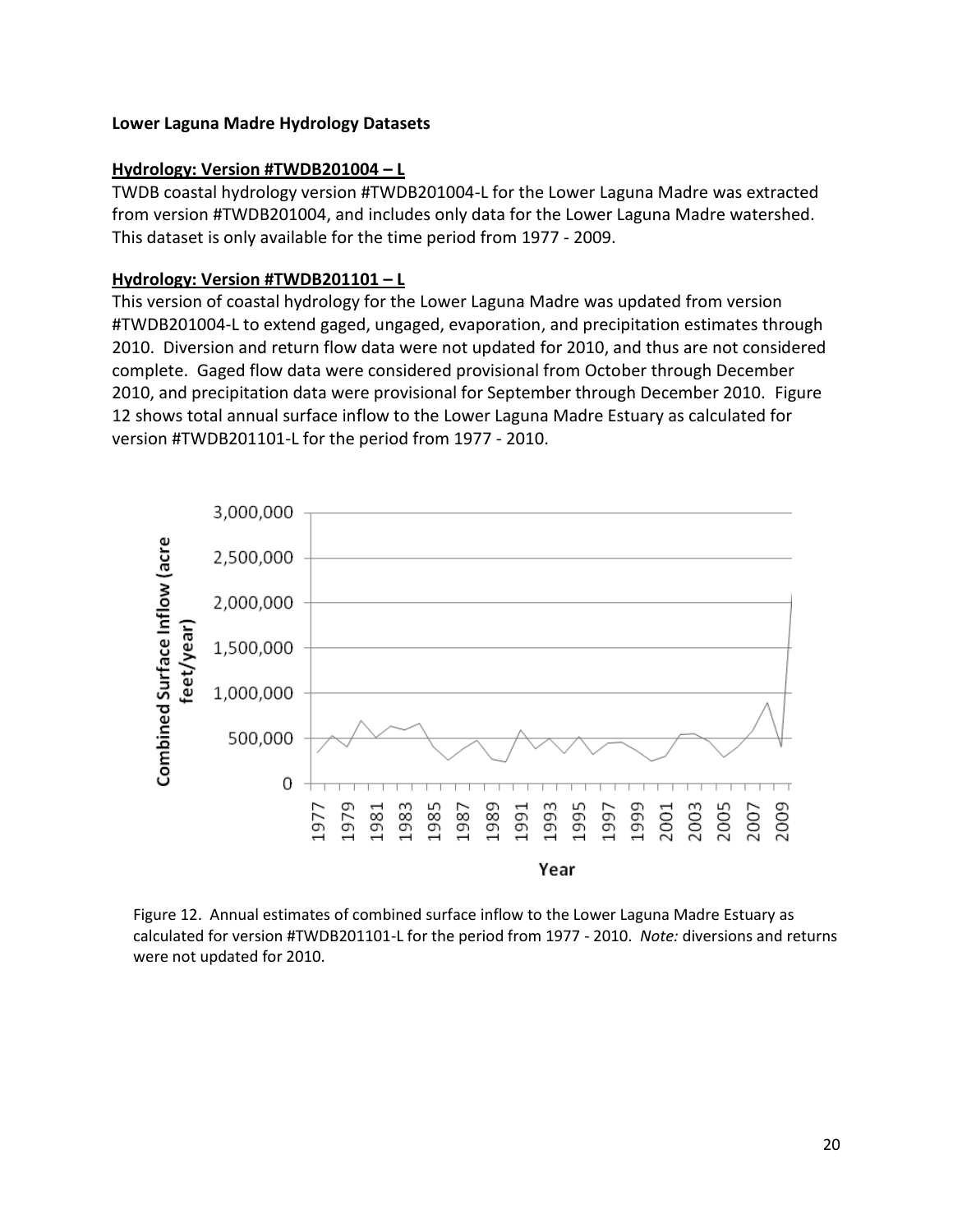## **Discussion**

Versions #TWDB201101 and #TWDB201101-L of coastal hydrology for the Laguna Madre Estuary, presented herein, are the most up-to-date data sets representing not only combined freshwater inflows but also the individual components of inflows (*i.e*., gaged flows, ungaged flows, diversions, return flows) for the whole estuary for 1941 - 2010 and for the Lower Laguna Madre for 1977 - 2010, respectively.Appendix A summarizes recent updates, by version, to the estimates of hydrology for the Laguna Madre Estuary and the Lower Laguna Madre. Appendix B lists annual combined inflow along with the four components, as well as estimates for evaporation and precipitation on the estuary and the total freshwater inflow balance of the entire Laguna Madre Estuary. Appendix C lists summary statistics for the inflow components for the period 1941 - 2010 for the entire Laguna Madre. Appendix D lists annual combined inflow along with the four components, as well as estimates for evaporation and precipitation on the estuary and the total freshwater inflow balance of the Lower Laguna Madre. Appendix E lists summary statistics for the inflow components for 1977 - 2010 for the Lower Laguna Madre.

## *Laguna Madre Estuary (Upper + Lower)*

During the period from 1941 to 2010, gaged inflow to the Laguna Madre Estuary accounted for approximately 45 percent of combined surface inflows, while ungaged flows accounted for 51 percent and net diversions accounted for four percent. Specifically, average annual diversions totaled almost one percent of combined freshwater inflows, and average annual return flows totaled nearly 5 percent of inflows. Average combined surface inflow to the Laguna Madre Estuary over the study period was 743,924 acre-feet per year, and ranged from a minimum of 123,000 acre-feet in 1952 to 3,428,875 acre-feet in 2010.

When considering total freshwater inflow balance, evaporation from and precipitation onto the surface of the estuary must be taken into account. In 60 out of 70 years, there was a negative freshwater inflow balance, which indicates that evaporation exceeded precipitation and combined inflow to the estuary. During this period of record, average annual evaporation was approximately 2,395,299 acre-feet, while average annual precipitation was 1,102,724 acre-feet over the surface of the Laguna Madre estuary. Thus, average freshwater inflow balance for the Laguna Madre estuary was approximately -548,652 acre-feet per year. However, as Appendix B shows, wide variations from the mean freshwater inflow balance occurred, ranging from a minimum of -1,919,000 acre-feet in 1956 to a maximum of 2,661,555 acre-feet in 2010.

#### *Lower Laguna Madre Estuary*

During the period from 1977 to 2010, gaged inflow to the Lower Laguna Madre accounted for approximately 60 percent of combined inflow, while ungaged flows accounted for about 38 percent and net diversions accounted for two percent. Specifically, average annual diversions totaled less than one percent of combined freshwater inflows, and average annual return flows totaled almost three percent of inflows. Average combined surface inflow to the Lower Laguna Madre Estuary over the study period was approximately 523,602 acre-feet per year, and ranged from a minimum of 234,158 acre-feet in 1990 to 2,726,325 acre-feet in 2010.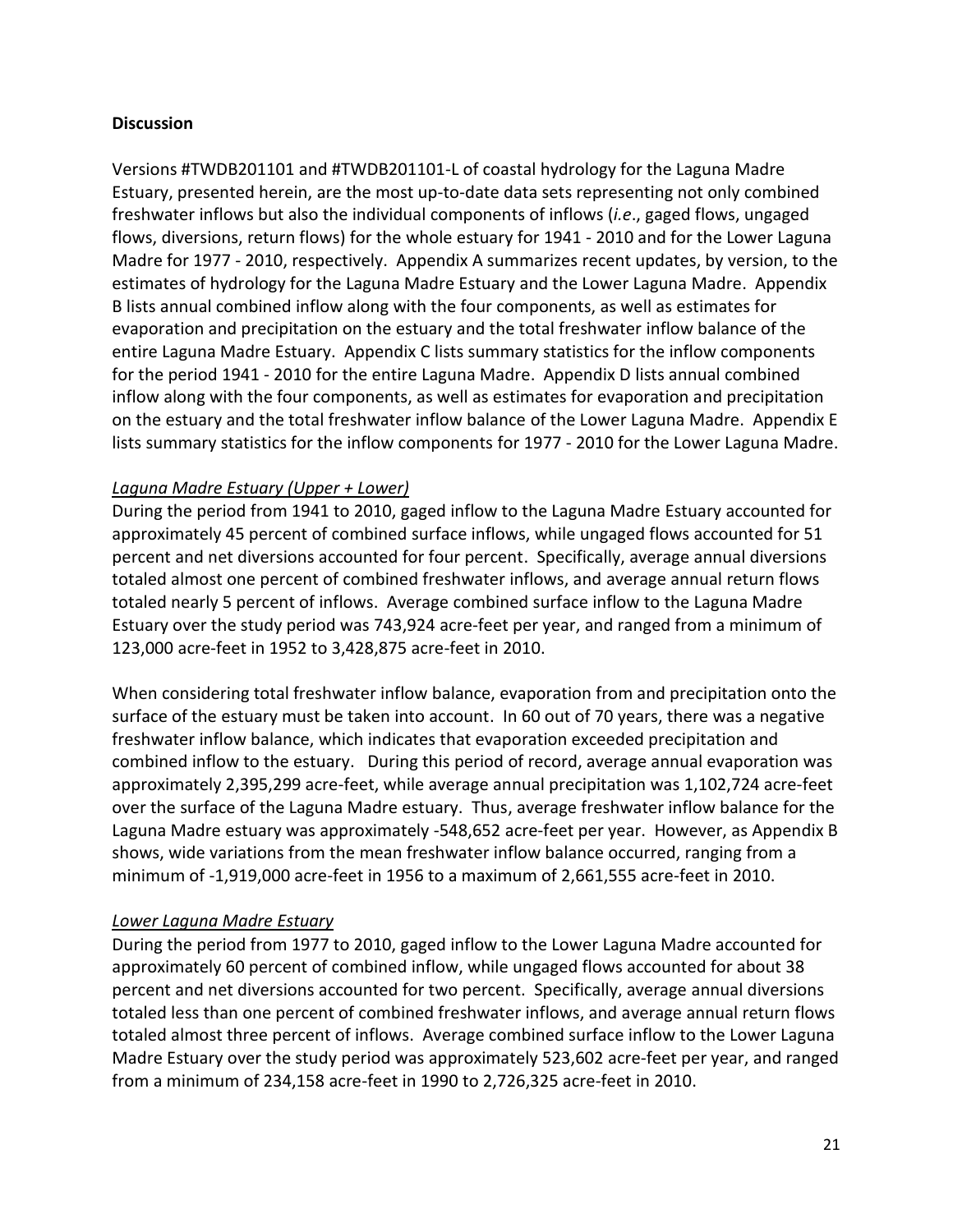Evaporation from and precipitation onto the surface of the estuary also were considered in order to determine the total freshwater inflow balance. In 30 out of 34 years, there was a negative freshwater inflow balance, indicating that evaporation exceeded precipitation and combined inflow to the estuary. During this period of record, average annual evaporation was approximately 1,554,580 acre-feet, while average annual precipitation was 664,629 acre-feet over the surface of the Lower Laguna Madre Estuary. Thus, the average freshwater inflow balance for the Lower Laguna Madre estuary was -366,348 acre-feet per year. However, as Appendix F shows, wide variations from the mean freshwater inflow balance occurred, ranging from a minimum of -1,092,699 acre-feet in 1996 to a maximum of 2,225,448 acre-feet in 2010.

## **Literature Cited**

TDWR. 1983. *Laguna Madre Estuary: A study of the Influence of Freshwater Inflows*. LP-182. Texas Department of Water Resources, Austin, Texas.

Guthrie, C.G. and Q. Lu. 2010. *Coastal Hydrology for the Guadalupe Estuary: Updated Hydrology with Emphasis on Diversion and Return Flow Data for 2000 - 2009*. Texas Water Development Board, Austin, Texas.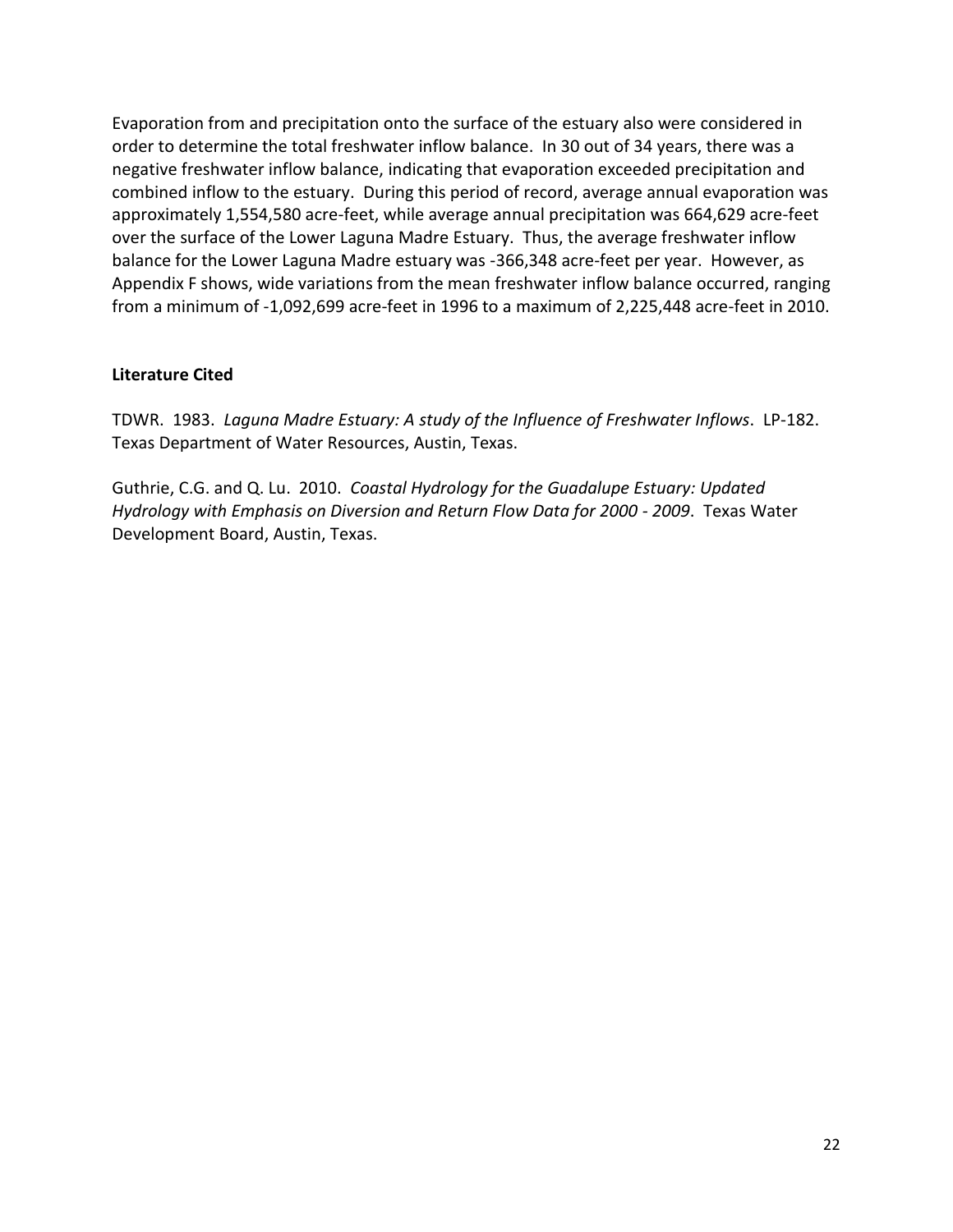| <b>Estuary</b>      | Version    | <b>Date Range</b> | <b>Gaged Flows</b>                                                     | <b>Ungaged Flows</b>                                          | <b>Diversions</b>                                                                       | <b>Return Flows</b>                                                                                             | <b>Creation Date</b> |
|---------------------|------------|-------------------|------------------------------------------------------------------------|---------------------------------------------------------------|-----------------------------------------------------------------------------------------|-----------------------------------------------------------------------------------------------------------------|----------------------|
| Laguna Madre        | TWDB201001 | 1941-2008         | 1941-2008                                                              | 1941-2008                                                     | 1941-2005<br><b>TCEQ</b><br>1977-1988<br>STWM<br>1989-2005                              | 1941-2007<br><b>TDWR</b><br>1941-1976<br><b>TCEQ</b><br>1977-2007<br><b>TWDB</b><br>1977-2005<br>(Agricultural) | Jan<br>2010          |
| (Upper and<br>Lower | TWDB201002 |                   |                                                                        | Dataset does not exist.                                       |                                                                                         |                                                                                                                 |                      |
| Combined)           | TWDB201003 |                   |                                                                        |                                                               |                                                                                         |                                                                                                                 |                      |
|                     | TWDB201004 | 1941-2009         | 1941-2009<br>USGS & IBWC<br>USGS provisional 12/09                     | 1941-2009<br>Precipitation data<br>provisional for 12/09      | 1941 - 2009<br><b>TCEQ</b><br>1977-1988<br>STWM<br>1989-2005<br><b>HDR</b><br>2007-2009 | 1941-2009<br><b>TDWR</b><br>1941-1976<br><b>TCEQ</b><br>1977-2009<br>TWDB<br>1977-2007<br>(Agricultural)        | Sep<br>2010          |
|                     | TWDB201101 | 1941-2010         | 1941-2010<br>USGS & IBWC<br>USGS provisional for 10/2010<br>$-12/2010$ | 1941-2010<br>Precipitation data<br>provisional $9/10 - 12/10$ | 1941 - 2009<br><b>TCEQ</b><br>1977-1988<br>STWM<br>1989-2005<br><b>HDR</b><br>2007-2009 | 1941-2009<br><b>TDWR</b><br>1941-1976<br><b>TCEQ</b><br>1977-2009<br><b>TWDB</b><br>1977-2007<br>(Agricultural) | May<br>2011          |

**Appendix A.** Record of coastal hydrology versions developed by the TWDB Bays & Estuaries Program for the Laguna Madre Estuary.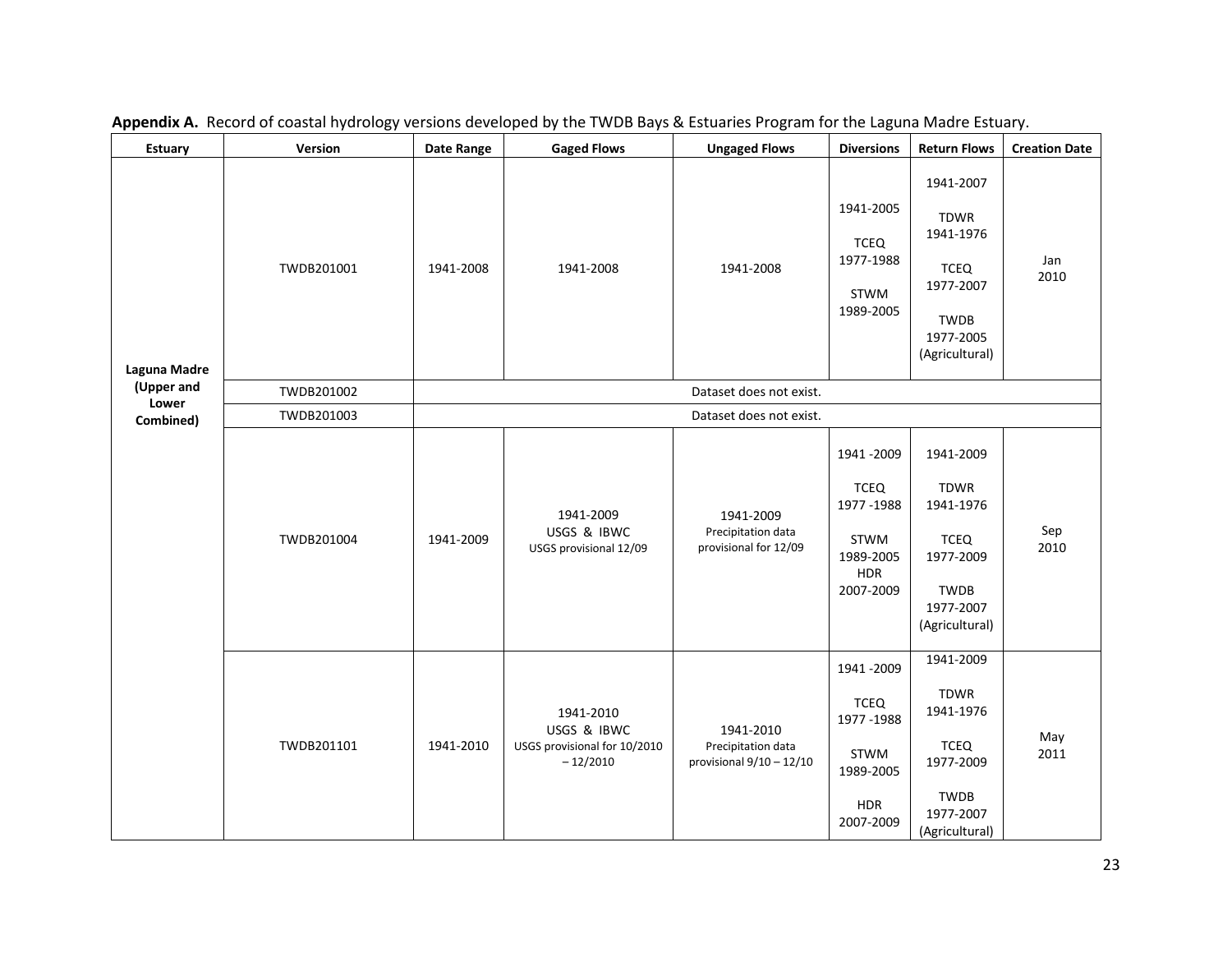| <b>Estuary</b>           | Version        | Date Range | <b>Gaged Flows</b>                                                 | <b>Ungaged Flows</b>                                          | <b>Diversions</b>                                                                   | <b>Return Flows</b>                                              | <b>Creation Date</b> |
|--------------------------|----------------|------------|--------------------------------------------------------------------|---------------------------------------------------------------|-------------------------------------------------------------------------------------|------------------------------------------------------------------|----------------------|
| Lower<br>Laguna<br>Madre | TWDB201004 - L | 1977-2009  | 1977-2009<br>USGS & IBWC,<br>USGS provisional 12/09                | 1977-2009<br>Precipitation data<br>provisional for 12/09      | 1977-2009,<br>TCEQ<br>1977 - 1988<br>STWM<br>1989-2005<br><b>HDR</b><br>2007 - 2009 | 1977-2009<br><b>TCEQ</b><br>1977-2007<br>(Agricultural)          | May<br>2011          |
|                          | TWDB201101 - L | 1977-2010  | 1977-2010<br>USGS & IBWC,<br>USGS provisional 10/2010 -<br>12/2010 | 1977-2010<br>Precipitation data<br>provisional $9/10 - 12/10$ | 1977-2009,<br>TCEQ<br>1977-1988<br>STWM<br>1989-2005<br><b>HDR</b><br>2007 - 2009   | 1977-2009,<br><b>TCEQ</b><br>TWDB<br>1977-2007<br>(Agricultural) | May<br>2011          |

**Appendix A** *Continued***.** Record of coastal hydrology versions developed by the TWDB Bays & Estuaries Program for the Lower Laguna Madre Estuary.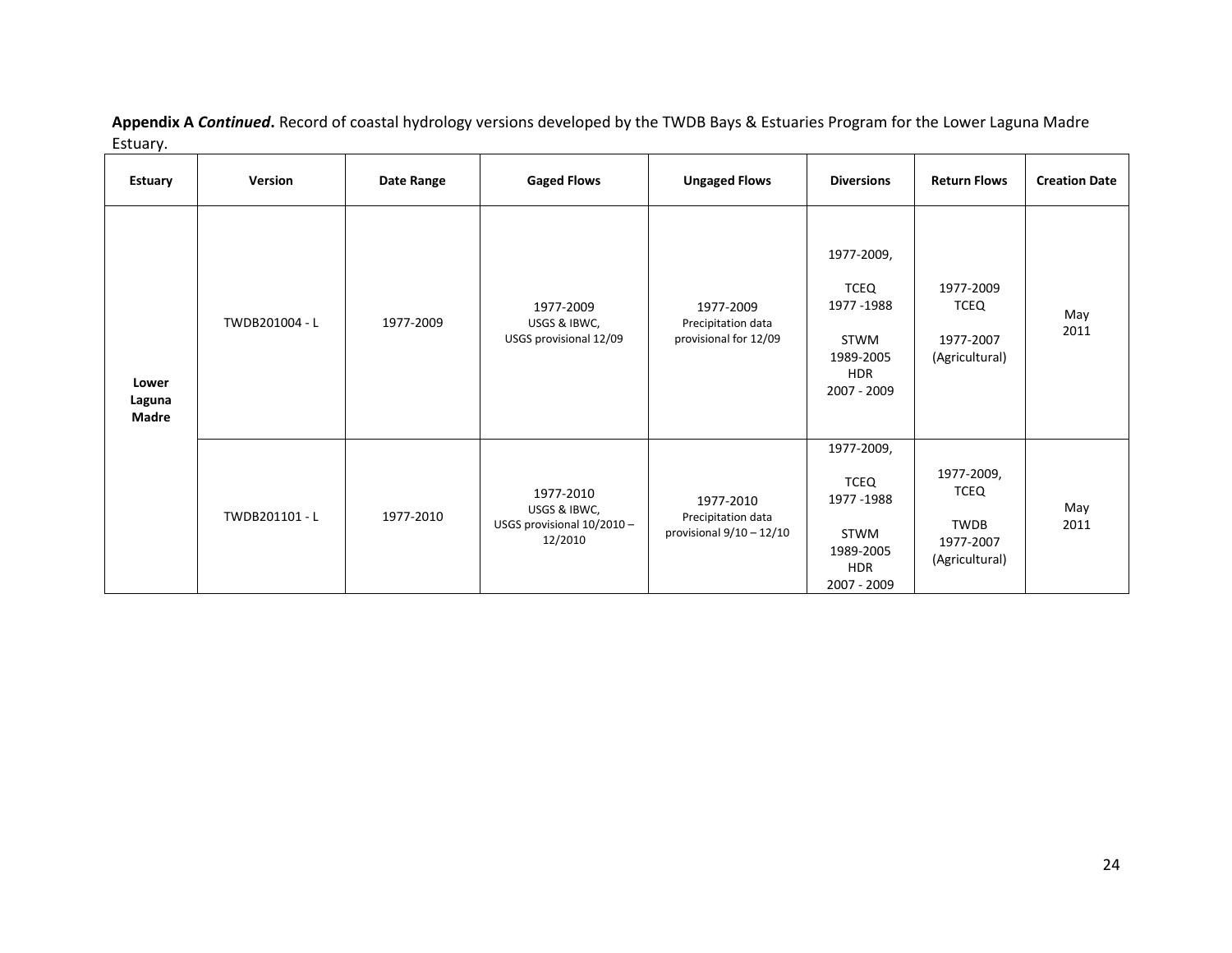**Appendix B.** Annual hydrology for the Laguna Madre Estuary (upper and lower combined) as calculated by version #TWDB201101. Included are estimates of gaged and ungaged (modeled) inflows, diversions, and return flows, combined surface inflow to the estuary, as well as evaporation and direct precipitation on the estuary and the total freshwater balance of the estuary. All values are in units of acre-feet.

| Year | Gage      | Ungaged<br>(Modeled) | <b>Diversion</b> | Return | <b>Combined</b><br>Surface Inflow* | Evaporation | Precipitation | Freshwater<br>Balance** |
|------|-----------|----------------------|------------------|--------|------------------------------------|-------------|---------------|-------------------------|
| 1941 | 211,000   | 1,148,000            | n/a              | 14,000 | 1,373,000                          | 2,165,000   | 2,128,000     | 1,336,000               |
| 1942 | 200,000   | 262,000              | n/a              | 32,000 | 494,000                            | 2,240,000   | 1,267,000     | -479,000                |
| 1943 | 93,000    | 157,000              | n/a              | 54,000 | 304,000                            | 2,669,000   | 1,392,000     | $-973,000$              |
| 1944 | 297,000   | 278,000              | n/a              | 29,000 | 604,000                            | 2,312,000   | 1,219,000     | -489,000                |
| 1945 | 93,000    | 121,000              | n/a              | 43,000 | 257,000                            | 2,668,000   | 1,238,000     | $-1,173,000$            |
| 1946 | 165,000   | 241,000              | n/a              | 43,000 | 449,000                            | 2,286,000   | 1,475,000     | $-362,000$              |
| 1947 | 134,000   | 119,000              | n/a              | 47,000 | 300,000                            | 2,328,000   | 1,354,000     | $-674,000$              |
| 1948 | 244,000   | 177,000              | n/a              | 47,000 | 468,000                            | 2,670,000   | 1,036,000     | $-1,166,000$            |
| 1949 | 206,000   | 108,000              | n/a              | 53,000 | 367,000                            | 2,288,000   | 1,658,000     | $-263,000$              |
| 1950 | 165,000   | 56,000               | n/a              | 53,000 | 274,000                            | 2,717,000   | 668,000       | $-1,775,000$            |
| 1951 | 273,000   | 255,000              | n/a              | 56,000 | 584,000                            | 2,758,000   | 1,055,000     | $-1,119,000$            |
| 1952 | 41,000    | 25,000               | n/a              | 57,000 | 123,000                            | 2,637,000   | 849,000       | $-1,665,000$            |
| 1953 | 245,000   | 108,000              | n/a              | 82,000 | 435,000                            | 2,616,000   | 1,015,000     | $-1,166,000$            |
| 1954 | 506,000   | 22,000               | n/a              | 57,000 | 585,000                            | 2,758,000   | 794,000       | $-1,379,000$            |
| 1955 | 394,000   | 326,000              | n/a              | 53,000 | 773,000                            | 3,656,000   | 1,024,000     | $-1,859,000$            |
| 1956 | 148,000   | 90,000               | n/a              | 62,000 | 300,000                            | 3,274,000   | 1,055,000     | $-1,919,000$            |
| 1957 | 231,000   | 159,000              | n/a              | 47,000 | 437,000                            | 3,047,000   | 1,152,000     | $-1,458,000$            |
| 1958 | 1,941,000 | 921,000              | n/a              | 40,000 | 2,902,000                          | 2,773,000   | 1,882,000     | 2,011,000               |
| 1959 | 284,000   | 174,000              | n/a              | 23,000 | 481,000                            | 2,453,000   | 1,390,000     | $-582,000$              |
| 1960 | 372,000   | 484,000              | n/a              | 40,000 | 896,000                            | 2,537,000   | 1,672,000     | 31,000                  |
| 1961 | 300,000   | 247,000              | n/a              | 44,000 | 591,000                            | 2,396,000   | 1,211,000     | $-594,000$              |
| 1962 | 122,000   | 11,000               | n/a              | 53,000 | 186,000                            | 2,967,000   | 909,000       | $-1,872,000$            |
| 1963 | 291,000   | 71,000               | n/a              | 43,000 | 405,000                            | 2,894,000   | 908,000       | $-1,581,000$            |
| 1964 | 181,000   | 24,000               | n/a              | 47,000 | 252,000                            | 2,906,000   | 815,000       | $-1,839,000$            |
| 1965 | 149,000   | 84,000               | n/a              | 67,000 | 300,000                            | 2,901,000   | 1,336,000     | $-1,265,000$            |
| 1966 | 332,000   | 413,000              | n/a              | 19,000 | 764,000                            | 2,682,000   | 1,038,000     | $-880,000$              |
| 1967 | 1,164,000 | 1,313,000            | n/a              | 58,000 | 2,535,000                          | 3,142,000   | 2,025,000     | 1,418,000               |
| 1968 | 210,000   | 373,000              | n/a              | 33,000 | 616,000                            | 3,200,000   | 1,502,000     | $-1,082,000$            |
| 1969 | 170,000   | 42,000               | n/a              | 57,000 | 269,000                            | 3,065,000   | 942,000       | $-1,854,000$            |
| 1970 | 181,000   | 293,000              | n/a              | 57,000 | 531,000                            | 2,932,000   | 1,373,000     | $-1,028,000$            |
| 1971 | 639,000   | 513,000              | n/a              | 53,000 | 1,205,000                          | 3,021,000   | 1,447,000     | $-369,000$              |
| 1972 | 300,000   | 288,000              | n/a              | 31,000 | 619,000                            | 2,741,000   | 1,643,000     | $-479,000$              |
| 1973 | 410,000   | 885,000              | n/a              | 37,000 | 1,332,000                          | 2,704,000   | 1,742,000     | 370,000                 |
| 1974 | 360,000   | 131,000              | n/a              | 53,000 | 544,000                            | 3,074,000   | 1,017,000     | $-1,513,000$            |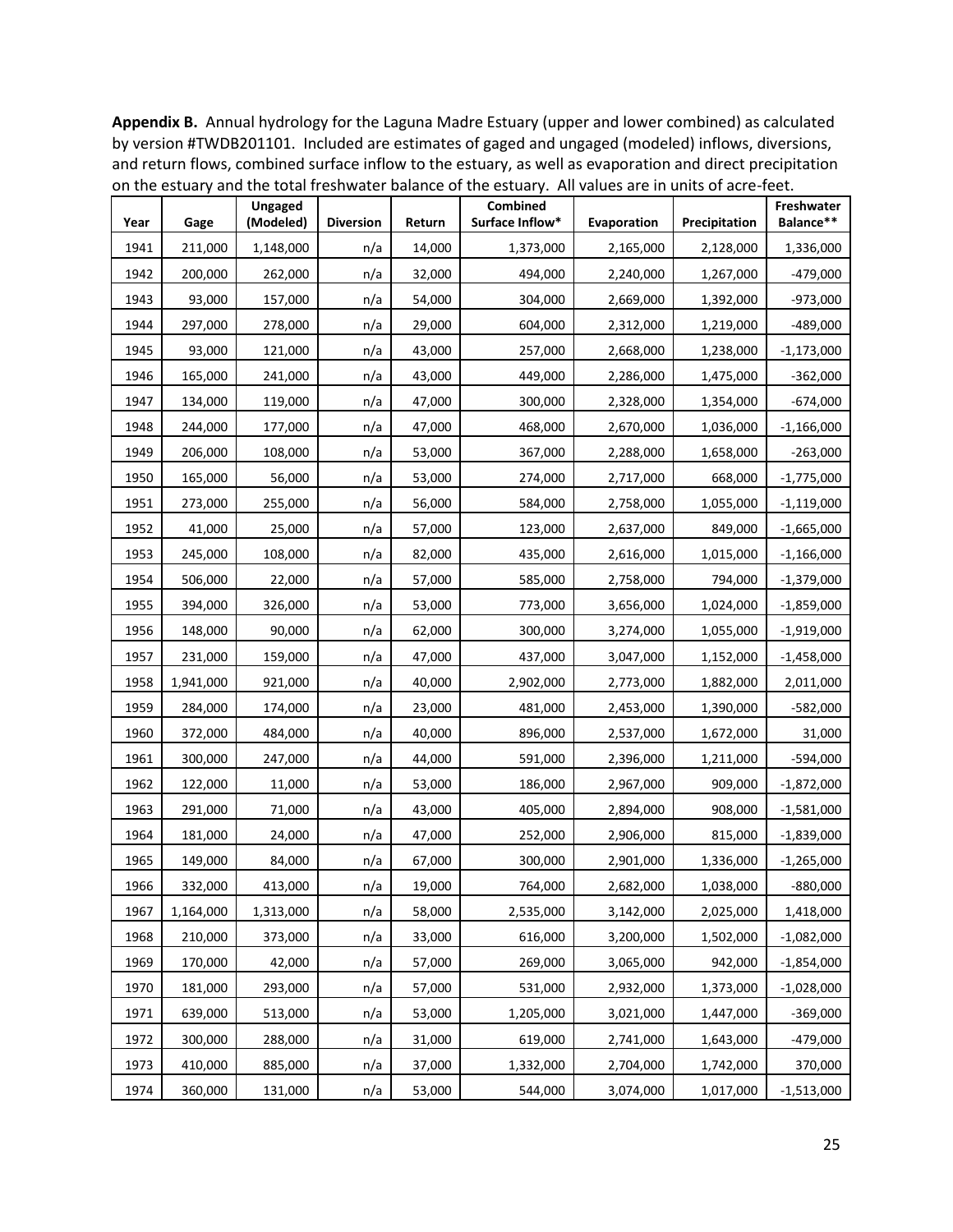| Year | Gage      | Ungaged<br>(Modeled) | <b>Diversion</b> | Return | <b>Combined</b><br>Surface Inflow* | Evaporation | Precipitation | Freshwater<br>Balance** |
|------|-----------|----------------------|------------------|--------|------------------------------------|-------------|---------------|-------------------------|
| 1975 | 368,000   | 371,000              | n/a              | 48,000 | 787,000                            | 2,967,000   | 1,548,000     | $-632,000$              |
| 1976 | 667,000   | 768,000              | n/a              | 25,000 | 1,460,000                          | 2,844,000   | 2,021,000     | 637,000                 |
| 1977 | 207,558   | 246,989              | 90               | 14,469 | 468,926                            | 1,878,843   | 706,841       | $-703,076$              |
| 1978 | 414,967   | 273,861              | 400              | 15,963 | 704,391                            | 1,829,334   | 1,095,391     | $-29,552$               |
| 1979 | 236,940   | 410,718              | 90               | 15,708 | 663,276                            | 1,780,760   | 970,654       | $-146,830$              |
| 1980 | 301,653   | 1,340,084            | 869              | 14,740 | 1,655,608                          | 1,925,237   | 666,536       | 396,907                 |
| 1981 | 272,759   | 747,762              | 85               | 13,559 | 1,033,995                          | 1,798,507   | 971,595       | 207,083                 |
| 1982 | 404,759   | 338,240              | 150              | 13,043 | 755,892                            | 1,864,832   | 548,030       | $-560,910$              |
| 1983 | 444,845   | 225,221              | 340              | 12,905 | 682,631                            | 1,863,898   | 906,691       | $-274,576$              |
| 1984 | 320,832   | 394,303              | 90               | 13,149 | 728,194                            | 1,888,187   | 1,082,553     | -77,440                 |
| 1985 | 296,962   | 353,168              | 185              | 11,680 | 661,625                            | 1,822,172   | 853,539       | $-307,008$              |
| 1986 | 209,810   | 181,563              | 2,965            | 11,287 | 399,695                            | 1,946,407   | 822,581       | $-724,131$              |
| 1987 | 249,262   | 311,201              | 1,231            | 12,064 | 571,296                            | 1,816,257   | 1,172,464     | $-72,497$               |
| 1988 | 341,681   | 207,466              | 1,192            | 13,768 | 561,723                            | 1,930,217   | 755,298       | $-613,196$              |
| 1989 | 226,520   | 77,487               | 2,567            | 12,984 | 314,424                            | 1,823,416   | 676,679       | $-832,313$              |
| 1990 | 217,596   | 103,560              | 7,730            | 13,501 | 326,927                            | 1,987,516   | 504,793       | $-1,155,796$            |
| 1991 | 412,675   | 523,766              | 106              | 15,446 | 951,781                            | 2,380,472   | 1,091,500     | $-337,191$              |
| 1992 | 334,528   | 559,070              | 116              | 16,271 | 909,753                            | 2,099,296   | 1,105,299     | -84,244                 |
| 1993 | 310,513   | 490,528              | 53               | 16,911 | 817,899                            | 2,480,419   | 1,134,999     | -527,521                |
| 1994 | 284,872   | 276,754              | 107              | 16,406 | 577,925                            | 2,047,924   | 815,418       | -654,581                |
| 1995 | 365,515   | 465,274              | 111              | 20,457 | 851,135                            | 2,098,985   | 939,874       | $-307,976$              |
| 1996 | 207,272   | 142,003              | 80               | 21,165 | 370,360                            | 2,220,110   | 542,836       | $-1,306,914$            |
| 1997 | 213,463   | 704,066              | n/a              | 12,037 | 929,566                            | 2,074,699   | 1,099,005     | $-46,128$               |
| 1998 | 190,100   | 522,096              | n/a              | 13,256 | 725,452                            | 2,194,269   | 941,277       | -527,540                |
| 1999 | 159,755   | 720,164              | n/a              | 10,415 | 890,334                            | 2,250,312   | 605,236       | -754,742                |
| 2000 | 146,974   | 185,935              | 28               | 32,341 | 365,222                            | 2,401,347   | 612,291       | -1,423,834              |
| 2001 | 219,252   | 380,931              | 248              | 37,171 | 637,106                            | 1,645,660   | 754,959       | $-253,595$              |
| 2002 | 239,771   | 555,529              | 248              | 44,475 | 839,527                            | 2,072,431   | 1,144,542     | $-88,362$               |
| 2003 | 209,295   | 564,002              | 248              | 50,021 | 823,070                            | 1,907,619   | 1,052,081     | $-32,468$               |
| 2004 | 249,851   | 441,664              | 68               | 41,702 | 733,149                            | 1,909,235   | 1,047,067     | $-129,019$              |
| 2005 | 190,281   | 156,045              | 29               | 40,562 | 386,859                            | 2,116,261   | 830,209       | $-899,193$              |
| 2006 | 225,991   | 520,795              | n/a              | 43,791 | 790,577                            | 2,159,729   | 890,122       | -479,030                |
| 2007 | 259,320   | 853,836              | 188              | 43,479 | 1,156,447                          | 1,920,920   | 1,320,633     | 556,160                 |
| 2008 | 341,824   | 673,069              | 301              | 41,600 | 1,056,192                          | 2,097,728   | 947,145       | $-94,391$               |
| 2009 | 229,569   | 233,274              | 323              | 40,330 | 502,850                            | 2,241,158   | 641,050       | $-1,097,258$            |
| 2010 | 2,355,774 | 1,073,101            | n/a              | n/a    | 3,428,875                          | 1,908,793   | 1,141,473     | 2,661,555               |

\*Combined Surface Inflow = Gage + Model - Diversion + Return

\*\*Freshwater Balance = Surface Inflow – Evaporation + Precipitation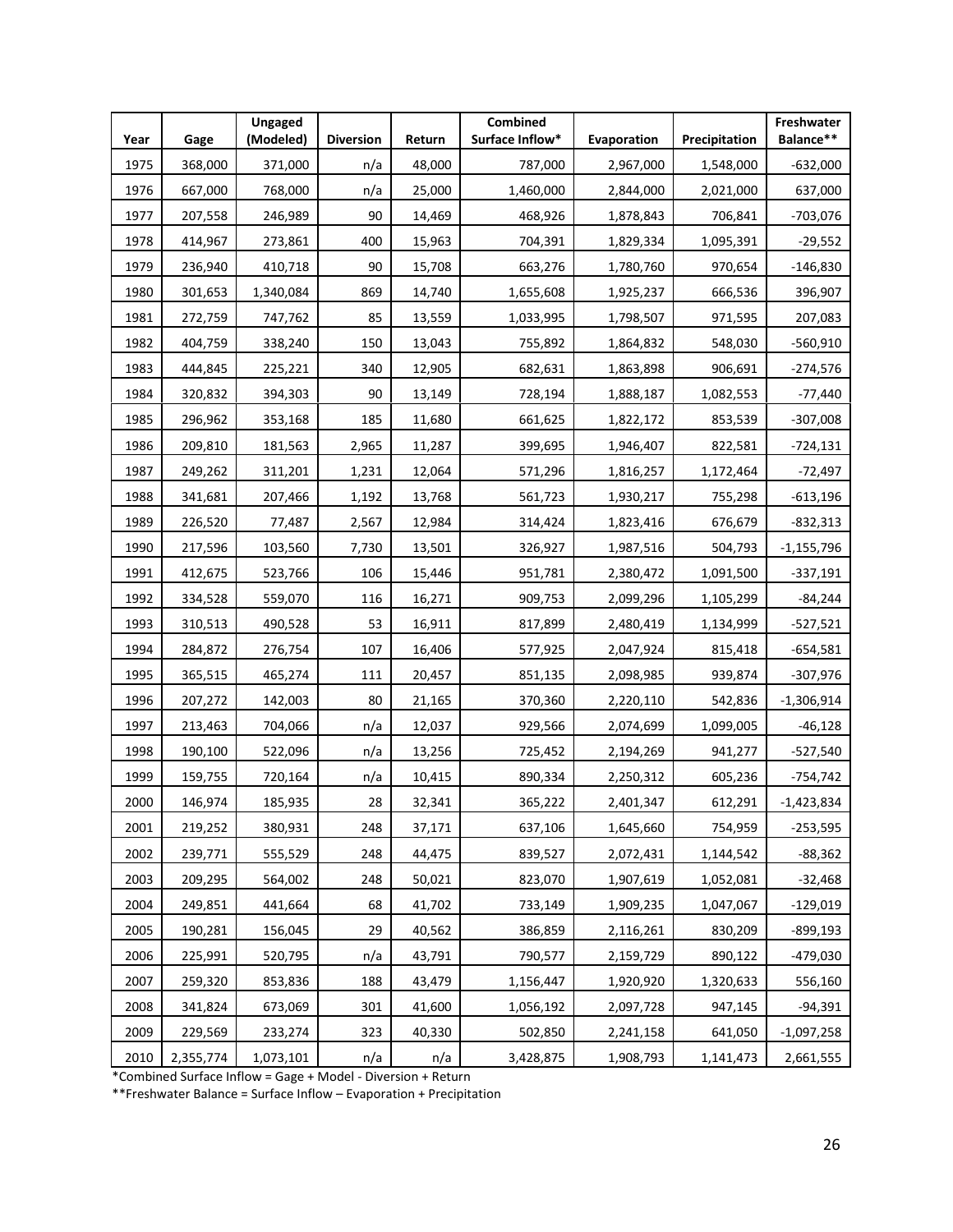|                       |            |              |            |           | <b>Combined Surface</b> |             |               | Freshwater    |
|-----------------------|------------|--------------|------------|-----------|-------------------------|-------------|---------------|---------------|
| Year                  | Gage       | <b>Model</b> | Diversion* | Return*   | Inflow*                 | Evaporation | Precipitation | Balance*      |
| <b>MIN</b>            | 41,000     | 11,000       | 28         | 10,415    | 123,000                 | 1,645,660   | 504,793       | $-1,919,000$  |
| 5 <sup>th</sup> %ile  | 127,400    | 32,650       | 39         | 12,048    | 262,400                 | 1,818,919   | 608,411       | $-1,847,250$  |
| $10^{th}$ %ile        | 148,900    | 76,838       | 65         | 13,031    | 300,000                 | 1,860,442   | 667,854       | $-1,589,400$  |
| 25 <sup>th</sup> %ile | 206,318    | 156,284      | 90         | 15,708    | 412,500                 | 1,956,684   | 850,135       | $-1,146,597$  |
| <b>MEDIAN</b>         | 247,131    | 283,000      | 185        | 40,000    | 610,000                 | 2,300,000   | 1,049,574     | $-571,455$    |
| MEAN                  | 333,996    | 375,879      | 698        | 34,836    | 743,924                 | 2,395,299   | 1,102,724     | $-548,652$    |
| 75 <sup>th</sup> %ile | 339,893    | 518,846      | 340        | 48,000    | 835,413                 | 2,753,750   | 1,307,225     | $-103,048$    |
| 90 <sup>th</sup> %ile | 417,955    | 776,584      | 1,498      | 57,000    | 1,217,700               | 3,023,600   | 1,644,500     | 372,691       |
| 95 <sup>th</sup> %ile | 654,400    | 1,004,656    | 2,806      | 57,600    | 1,567,584               | 3,111,400   | 1,819,000     | 1,021,450     |
| <b>MAX</b>            | 2,355,774  | 1,340,084    | 7,730      | 82,000    | 3,428,875               | 3,656,000   | 2,128,000     | 2,661,555     |
| <b>TOTAL</b>          | 23,379,739 | 26,311,525   | 20,238     | 2,403,656 | 52,074,682              | 167,670,950 | 77,190,661    | $-38,405,607$ |

**Appendix C.** Summary statistics for annual freshwater inflow (in acre-feet) for the period 1941 - 2010 for the Laguna Madre Estuary (combined Upper and Lower) based on hydrology version #TWDB201101.

\*2010 estimates do not include diversion and return data, which may affect combined surface inflow and freshwater balance estimates.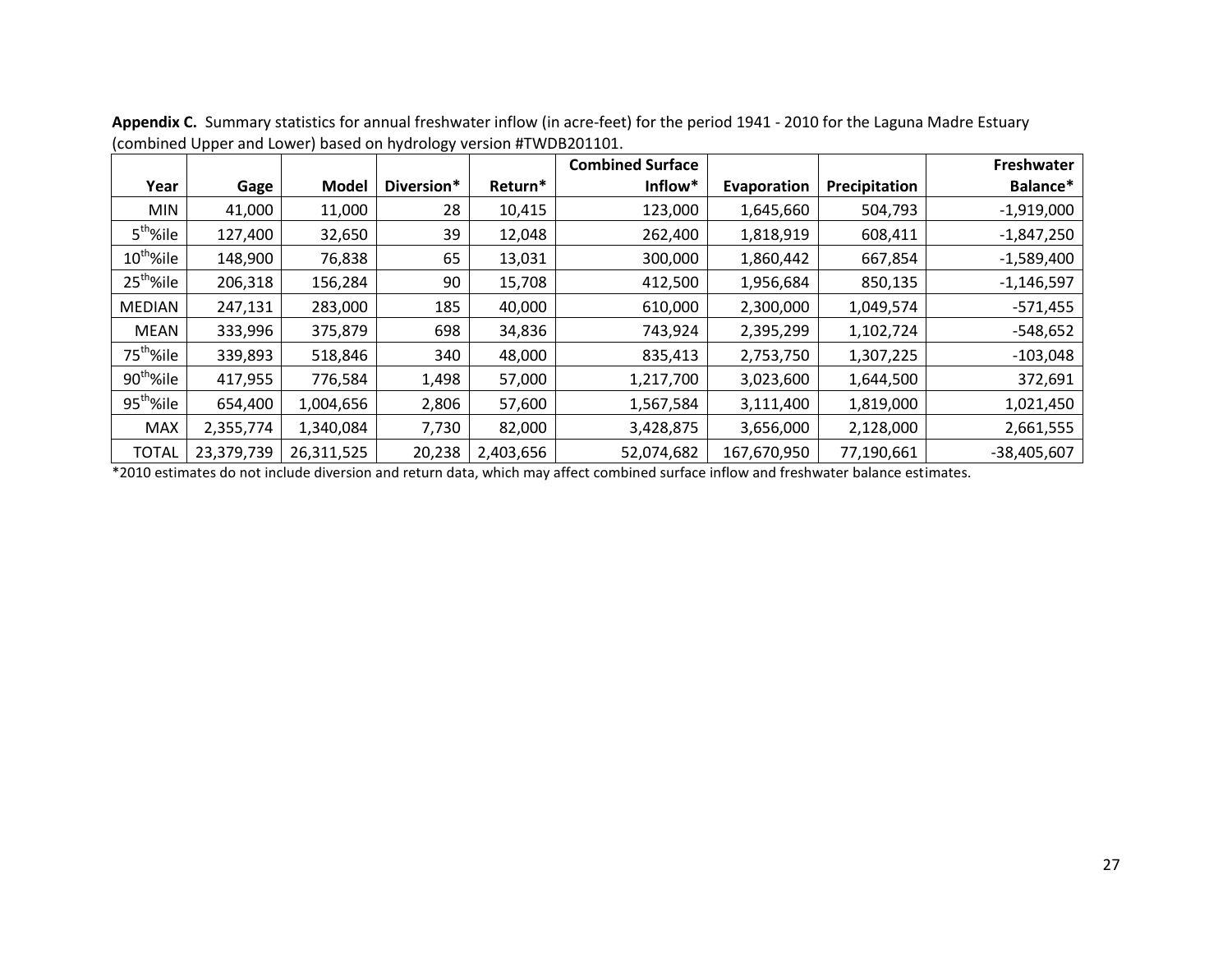**Appendix D.** Annual hydrology for the Lower Laguna Madre Estuary based on version #TWDB201101-L. Included are estimates of gaged and ungaged (modeled) inflows, diversions, and return flows, combined surface inflows to the estuary, as well as evaporation and direct precipitation on the estuary and the total freshwater balance of the estuary. All values are in units of acre-feet.

| Year | Gage      | <b>Ungaged</b> | <b>Diversion</b> | Return | Combined<br><b>Surface</b><br>Inflow* | Evaporation | Precipitation | Freshwater<br>Balance** |
|------|-----------|----------------|------------------|--------|---------------------------------------|-------------|---------------|-------------------------|
| 1977 | 205,041   | 136,157        | n/a              | 5,081  | 346,279                               | 1,588,213   | 597,749       | $-644,185$              |
| 1978 | 412,174   | 117,321        | 310              | 6,055  | 535,240                               | 1,546,362   | 913,864       | $-97,258$               |
| 1979 | 228,400   | 175,997        | n/a              | 6,138  | 410,535                               | 1,505,301   | 789,892       | $-304,874$              |
| 1980 | 270,175   | 418,846        | 469              | 6,688  | 695,240                               | 1,627,432   | 529,313       | -402,879                |
| 1981 | 262,032   | 238,035        | n/a              | 5,600  | 505,667                               | 1,520,306   | 803,839       | $-210,800$              |
| 1982 | 393,485   | 240,503        | n/a              | 5,735  | 639,723                               | 1,576,370   | 450,350       | $-486,297$              |
| 1983 | 438,105   | 153,466        | n/a              | 4,991  | 596,562                               | 1,575,578   | 737,252       | -241,764                |
| 1984 | 318,574   | 341,635        | n/a              | 5,813  | 666,022                               | 1,596,110   | 975,189       | 45,101                  |
| 1985 | 266,774   | 138,618        | n/a              | 5,522  | 410,914                               | 1,540,308   | 673,550       | -455,844                |
| 1986 | 201,188   | 59,541         | 2,515            | 5,472  | 263,686                               | 1,645,328   | 671,971       | $-709,671$              |
| 1987 | 221,836   | 152,893        | 761              | 6,510  | 380,478                               | 1,535,309   | 1,033,363     | -121,468                |
| 1988 | 325,077   | 142,578        | 585              | 7,401  | 474,471                               | 1,631,642   | 658,288       | -498,883                |
| 1989 | 222,258   | 46,038         | 657              | 6,976  | 274,615                               | 1,541,362   | 592,486       | $-674,261$              |
| 1990 | 196,909   | 37,132         | 7,640            | 7,757  | 234,158                               | 1,680,076   | 416,655       | $-1,029,263$            |
| 1991 | 312,988   | 268,189        | 72               | 9,465  | 590,570                               | 2,012,247   | 869,118       | $-552,559$              |
| 1992 | 261,561   | 118,455        | 26               | 9,223  | 389,213                               | 1,774,566   | 935,706       | -449,647                |
| 1993 | 272,082   | 224,005        | 19               | 8,751  | 504,819                               | 2,096,734   | 904,909       | $-687,006$              |
| 1994 | 248,515   | 80,501         | 28               | 8,845  | 337,833                               | 1,731,138   | 678,287       | $-715,018$              |
| 1995 | 275,599   | 238,156        | 111              | 4,737  | 518,381                               | 1,774,304   | 790,946       | $-464,977$              |
| 1996 | 206,245   | 113,315        | 22               | 4,365  | 323,903                               | 1,876,693   | 460,091       | $-1,092,699$            |
| 1997 | 212,511   | 236,538        | n/a              | 3,494  | 452,543                               | 1,753,773   | 926,229       | $-375,001$              |
| 1998 | 184,982   | 265,028        | n/a              | 6,682  | 456,692                               | 1,854,846   | 793,838       | $-604,316$              |
| 1999 | 154,928   | 202,450        | n/a              | 3,134  | 360,512                               | 1,902,221   | 505,627       | $-1,036,082$            |
| 2000 | 144,403   | 81,720         | n/a              | 26,146 | 252,269                               | 1,497,000   | 347,802       | $-896,929$              |
| 2001 | 166,080   | 107,734        | n/a              | 29,765 | 303,579                               | 894,440     | 357,355       | $-233,506$              |
| 2002 | 197,165   | 309,878        | n/a              | 36,114 | 543,157                               | 1,337,379   | 662,267       | $-131,955$              |
| 2003 | 195,794   | 316,971        | n/a              | 41,464 | 554,229                               | 1,218,900   | 558,165       | $-106,506$              |
| 2004 | 229,560   | 201,245        | n/a              | 33,231 | 464,036                               | 1,188,177   | 503,578       | $-220,563$              |
| 2005 | 184,285   | 76,872         | n/a              | 35,216 | 296,373                               | 1,341,942   | 470,239       | $-575,330$              |
| 2006 | 214,509   | 151,542        | n/a              | 39,083 | 405,134                               | 1,382,558   | 514,880       | $-462,544$              |
| 2007 | 241,477   | 301,332        | n/a              | 37,020 | 579,829                               | 1,230,027   | 804,393       | 154,195                 |
| 2008 | 340,377   | 522,161        | n/a              | 36,546 | 899,084                               | 1,317,974   | 617,430       | 198,540                 |
| 2009 | 228,712   | 146,478        | n/a              | 35,217 | 410,407                               | 1,380,016   | 372,566       | $-597,043$              |
| 2010 | 2,304,477 | 421,848        | n/a              | n/a    | 2,726,325                             | 1,181,079   | 680,202       | 2,225,448               |

\*Combined Surface Inflow = Gage + Model - Diversion + Return

\*\*Freshwater Balance = Surface Inflow – Evaporation + Precipitation